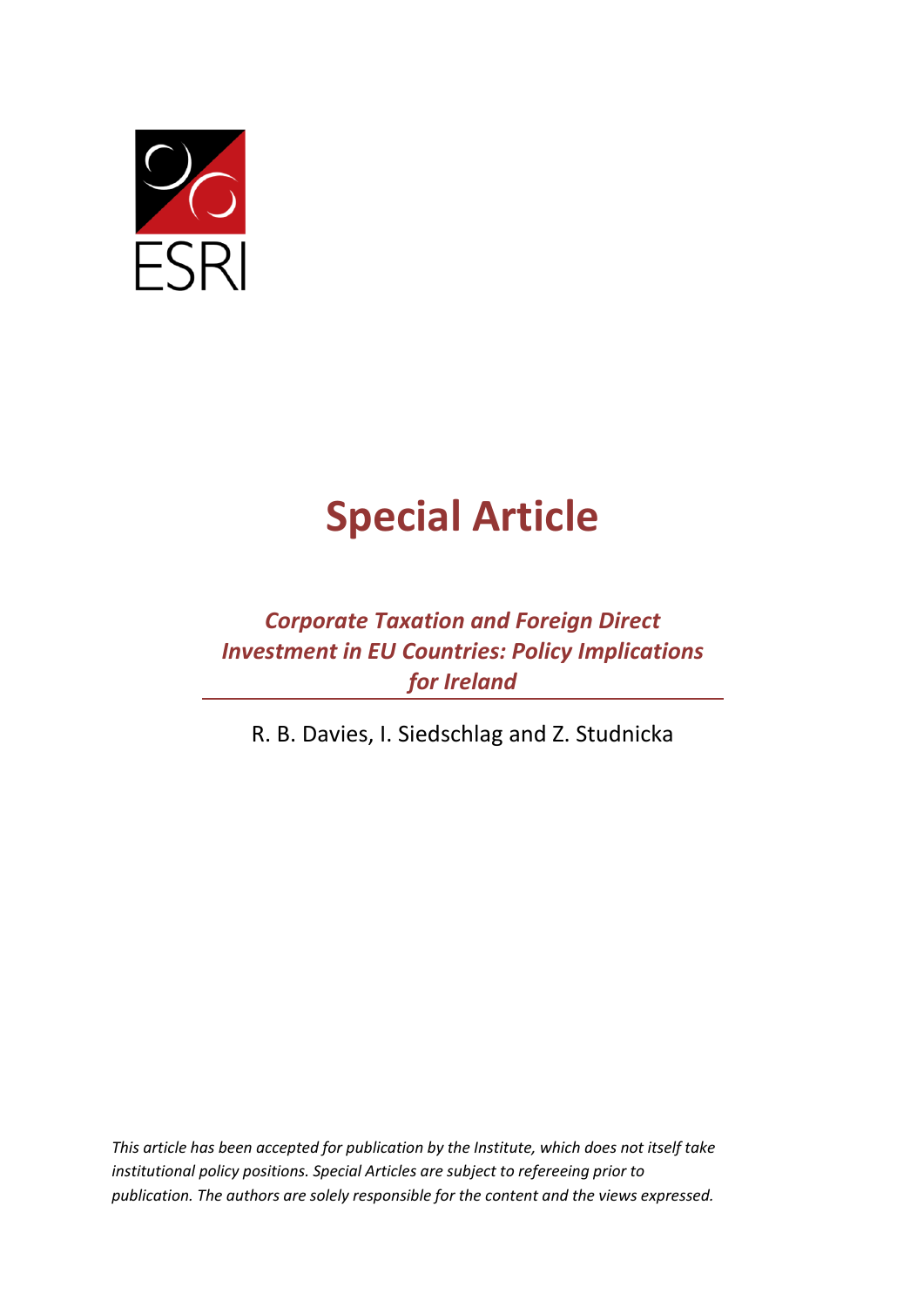## **Corporate Taxation and Foreign Direct Investment in EU Countries: Policy Implications for Ireland[\\*](#page-1-0)**

## **Ronald B. Davies<sup>a</sup>, Iulia Siedschlag<sup>b</sup> and Zuzanna Studnicka<sup>c</sup>**

#### **1 Introduction**

This research provides new empirical evidence on the impact of corporate taxation and other factors on the attractiveness of Ireland and other EU countries to foreign direct investment (FDI) over the period 2002-2013. In comparison to previous analyses which have considered individual countries as alternative  $locations<sup>1</sup>$  $locations<sup>1</sup>$  $locations<sup>1</sup>$  we analyse groups of EU countries with similar characteristics as alternative locations for FDI. In this context, we examine the extent to which Ireland and the United Kingdom (UK) are perceived as similar alternatives with respect to factors that determine the location choice of foreign affiliates. This question is relevant in relation to a possible redirection of FDI in the case of a vote in the UK to leave the EU. In addition to identifying average effects for all FDI projects, we account for the heterogeneity of investors' behaviour by analysing intra-EU investments and investments from outside the EU. Furthermore, we identify and quantify similarities and differences with respect to the effects of corporate taxation and of other factors on the location choice of foreign affiliates in manufacturing and services.

This new empirical evidence suggests how changes in the corporate taxation in Ireland and the UK would potentially affect Ireland's attractiveness to foreign direct investment. While we focus on corporate tax policy, we also highlight the importance of other factors which multinationals consider for the location choice

<span id="page-1-0"></span>This research is part of the joint ESRI and the Department of Finance Research Programme on the Macro-Economy and Taxation. The views expressed in this paper are those of the authors and they should not be regarded as an official position of the Department of Finance. We thank Marius Brülhart, Martina Lawless and participants at research presentations at the Department of Finance and the Society for International Trade Theory (SITT)

Conference at the University College Dublin for useful discussions.<br>
University College Dublin, Oxford Centre for Business Taxation, CES-Ifö. ronbdavies@gmail.com.<br>
Corresponding author. Economic and Social Research Instit

iulia.siedschlag@esri.ie.<br>
Economic and Social Research Institute, Department of Economics, Trinity College Dublin, KU Leuven.

<span id="page-1-1"></span>zuzanna.studnicka@esri.ie.<br><sup>1</sup> This modelling approach implies that each location is perceived as perfectly independent from any other location option. Recent studies include among others Head and Mayer (2004), Devereux et al. (2007), Barrios et al. (2012), Lawless et al. (2014), Barrett et al. (2015), Davies and Killeen (2015).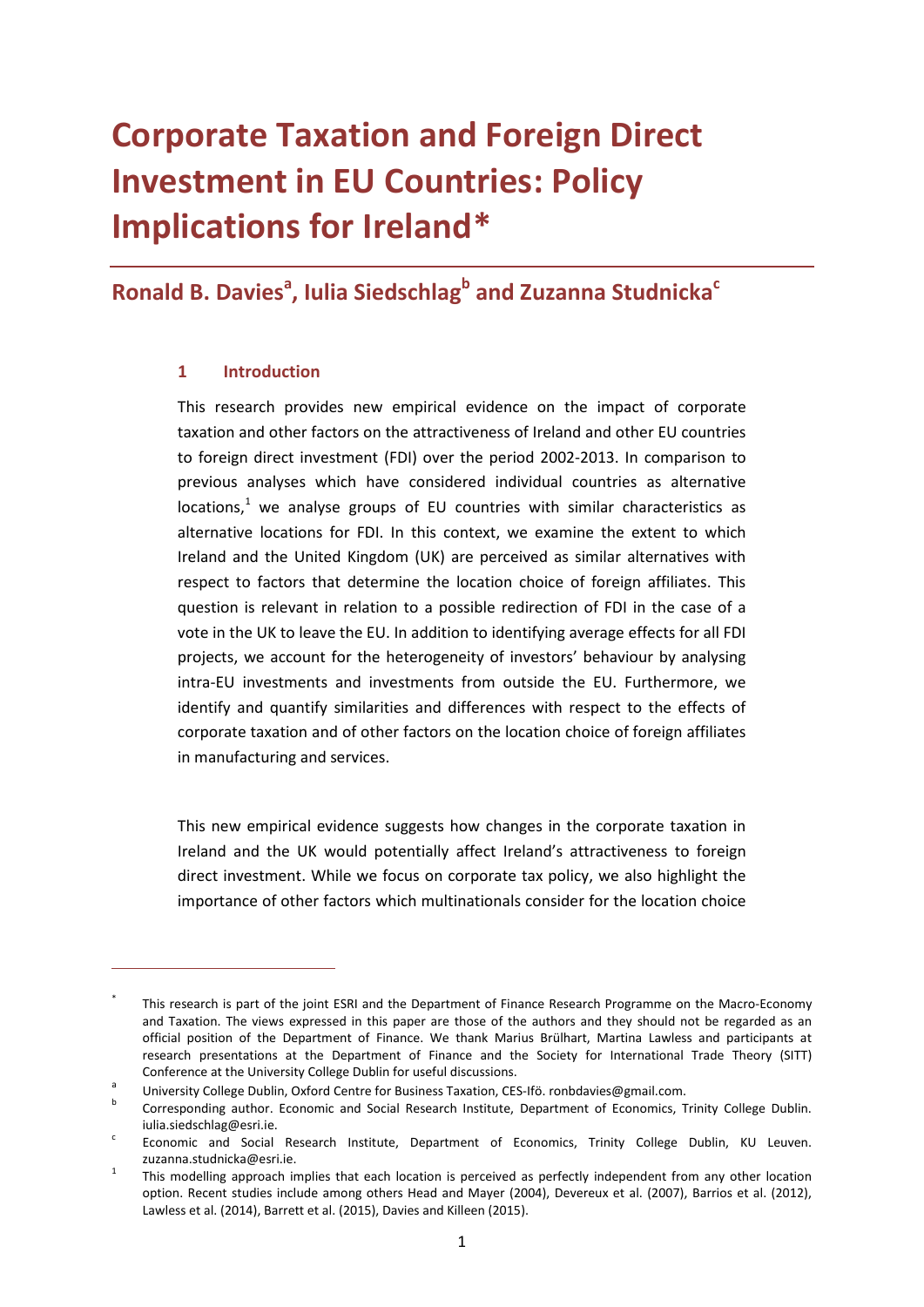of foreign affiliates including those which could be influenced by public policy such as production costs and investment in R&D.

The results of this analysis indicate that Ireland and the UK are perceived to be similar as alternative locations for FDI in particular by investors from outside the EU and in services. This result suggests that a possible redirection of FDI from the UK to Ireland would be more likely in services and by investors with headquarters outside the EU.

Consistent with international evidence, we find that on average, the attractiveness of countries to FDI is negatively linked to corporate tax rates. However, corporate investment decisions are based on a range of other factors which influence profitability. The results of this analysis indicate that location characteristics which increase the attractiveness of countries within the EU groups considered include market size, the possibility to access other EU markets from the host country, speaking the same language, being neighbours, and having low production costs. We uncover a non-linear effect of R&D intensity on the attractiveness of countries to FDI. Our results indicate that new FDI projects are likely to locate in countries with a low level of technological development where they benefit from local advantages such as low production costs. This result is consistent with the well established evidence on the intensity of multinational firms in knowledge-based assets that give them an advantage over domestic firms in host countries and allow them to overcome barriers to entry in foreign markets.<sup>[2](#page-2-0)</sup> The non-linear effect implies that, as the R&D intensity increases above a certain threshold,<sup>[3](#page-2-1)</sup> countries with higher levels of technological development are attractive to FDI. As documented by recent evidence, knowledge-sourcing is an increasingly important factor for the location choice of foreign affiliates by multinational firms.<sup>[4](#page-2-2)</sup>

This analysis finds that the effect of corporate taxation on the attractiveness of countries to FDI varies depending on economic sectors. It appears that lower corporate tax rates increase the attractiveness of EU countries to FDI in services, while manufacturing FDI is more likely to locate in larger countries which tend to have higher corporate tax rates such as Germany and France.

1

<span id="page-2-1"></span><span id="page-2-0"></span><sup>&</sup>lt;sup>2</sup> See for example Markusen (2002).<br><sup>3</sup> Our estimates suggest that the turning point for R&D intensity when all new FDI projects are considered is 1.8 per cent of GDP.<br>4 See for example von Zedtwitz and Gassmann (2002), and Iwasa and Odagiri (2004), and Siedschlag et al. (2013a).

<span id="page-2-2"></span>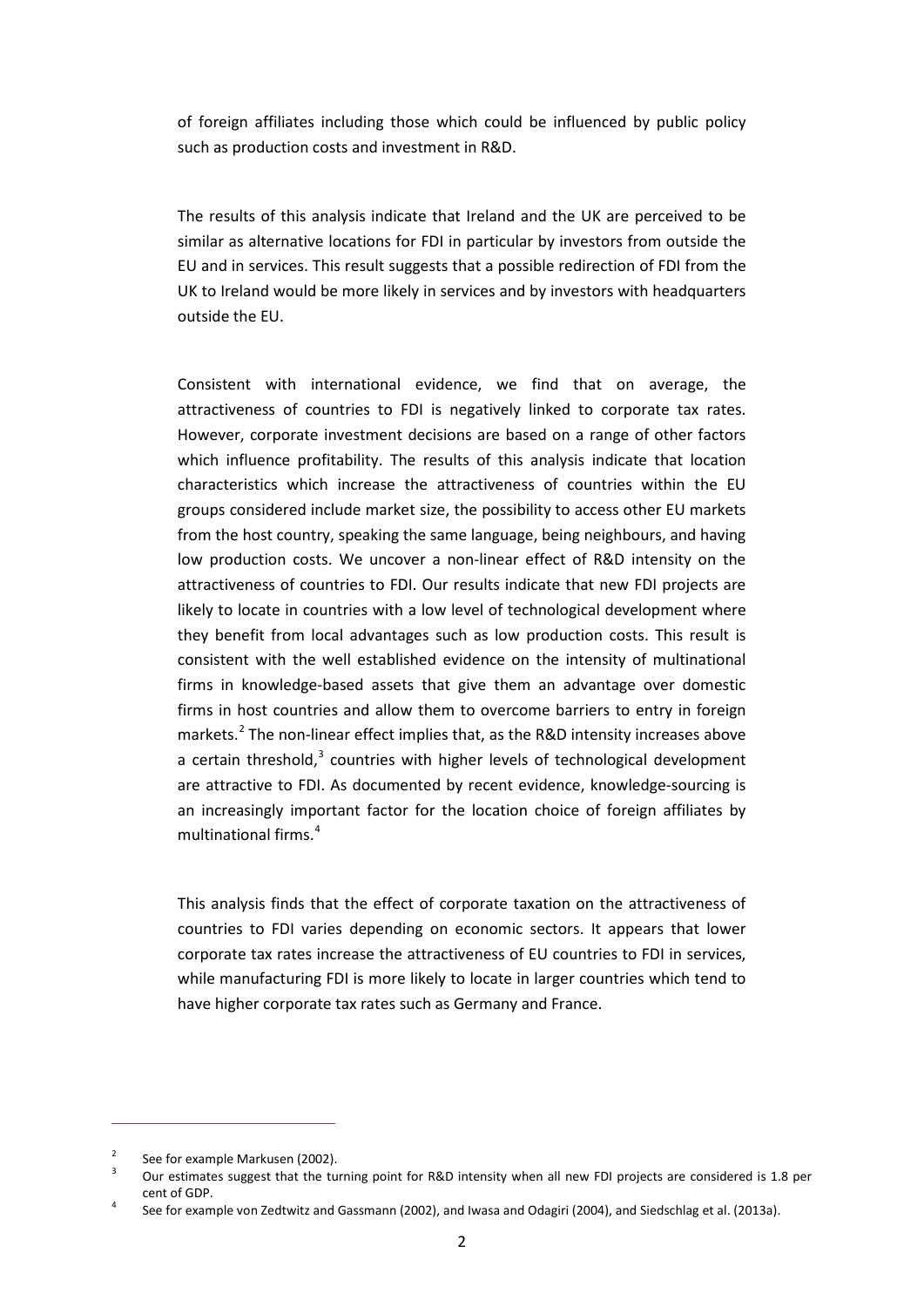This analysis also shows that given the groups of EU countries considered, investors from EU and non-EU countries value location characteristics differently. While FDI by non-EU investors is more likely in countries with lower corporate tax rates, intra-EU investments are more likely to locate in countries with higher corporate taxes where they benefit from other local advantages. The results indicate that EU investors are seeking low cost locations in other EU countries, while investors from outside the EU are attracted by the possibility to get access to the European Single Market.

Policy analysis based on these research results indicate that the sensitivity of Ireland's attractiveness to FDI with respect to changes in its corporate tax rate is the highest among EU countries in the case of FDI projects by investors from outside the EU. Assuming all other factors would remain unchanged, an increase in Ireland's statutory corporate tax rate by one percentage point (from 12.5 per cent to 13.5 per cent) would be associated with a reduction in its probability of being chosen as a location for FDI projects from non-EU countries by 4.6 per cent.

All else being equal, a more competitive corporate tax rate in the UK would reduce the attractiveness of Ireland especially for FDI from non-EU countries. With everything else unchanged, a reduction of the UK's statutory corporate tax rate by one percentage point (from 20 per cent to 19 per cent) would reduce Ireland's attractiveness to new FDI projects from non-EU countries by 4.3 per cent.

Taken together, these research results indicate that a competitive corporate tax rate is a significant factor for attracting FDI to Ireland, especially from countries outside the EU. In the context of increased international tax competition, Ireland's attractiveness to FDI would benefit from policies aimed at maintaining cost competitiveness and enabling further R&D investment.

The empirical methodology and data used for this analysis are described in Section 2 and the empirical results are presented in Section 3. On the basis of the results of this analysis, Section 4 discusses policy implications for Ireland's attractiveness to FDI. Section 5 concludes.

#### **2 Empirical Methodology and Data**

Location choices by multinational firms have been typically analysed using a random utility maximisation econometric framework following McFadden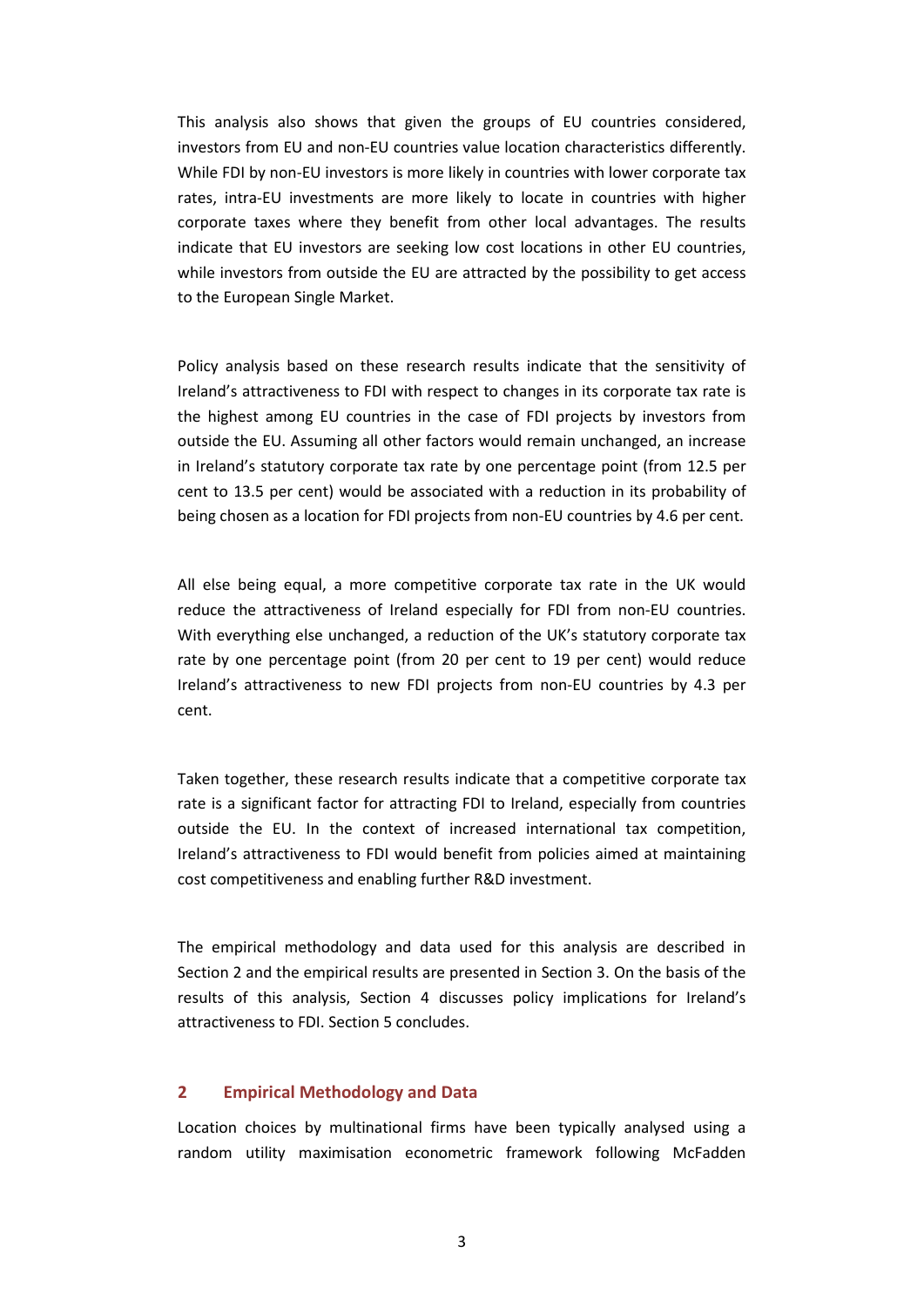$(1974).$ <sup>[5](#page-4-0)</sup> In this modelling set-up, investors consider the set of location options and choose the location with the highest profitability among competing options. The profitability of each location option is a function of the location's characteristics.

#### *2.1 Baseline Model Specification*

To identify the attractiveness of EU countries to FDI, we use a nested logit model following McFadden (1984). Details of this empirical approach are given in Box 1.

#### **Box 1. Modelling Location Choices by Multinational Firms: A Nested Logit Approach**

The nested logit model (NLM) formalised by McFadden (1984) improves on the conditional logit model (CLM) by considering groups of similar locations and thus allowing more flexible substitution patterns across alternative locations.<sup>[6](#page-4-1)</sup> The partition of location options in groups of countries (nests) is based on similar unobserved characteristics that affect profitability. In this empirical set-up, corporate investors make their location decisions in two steps:

(1) the choice between groups of similar locations (nests);

(2) the location choice within nests.

1

The assumption in the NLM is that of independence between nests (unobserved locational characteristics are not correlated between nests) while non-negative correlation of unobserved locational characteristics within nests is allowed.

In this case, the location probability for option *j* located in nest  $k$  ( $P_i^k$ ) is given by the product of the probability of nest *k* to be chosen among *K* nests ( $P_k$ ) and the probability of location *j* to be chosen given that nest *k* has been chosen ( $P_{i/k}$ ):

$$
P_j^k = P_k * P_{j/k} \tag{1}
$$

An important parameter in the nested logit modelling framework is a measure of the degree of independence of the unobserved profit among the location options within the nest: a dissimilarity parameter,  $\lambda_k$ . A higher value of  $\lambda_k$  indicates a greater independence and so less correlation among location options within the nest k. If the location options within the nest are perfectly independent (perfectly dissimilar),  $\lambda_k = 1$ . In this case a nested structure is not needed and the location probabilities could be estimated with the CLM. Low values of  $\lambda_k$ indicate high similarity among location options within the nest and a higher degree of substitution among them.  $\lambda_k$  = 0 indicates perfect dependence (similarity) among location options.

Values of  $\lambda_k$  between 0 and 1 indicate consistency of the nested structures with profit maximisation for all possible values of the explanatory variables.

<span id="page-4-0"></span>Recent reviews of this modelling framework include among others Schmidheiny and Brülhart (2011), Siedschlag et al. (2013a, 2013b), Lawless et al. (2014) and Davies and Killeen (2015).<br>The conditional logit model is based on the assumption of independence of irrelevant alternatives (IIA). This statistical

<span id="page-4-1"></span>property implies that changes in the location characteristics affect only the distribution of investments across all location options. Analyses of location choice of affiliates by multinational firms using nested logit models include among others Devereux and Griffith and (1998), Crozet et al. (2004) and Siedschlag et al. (2013a).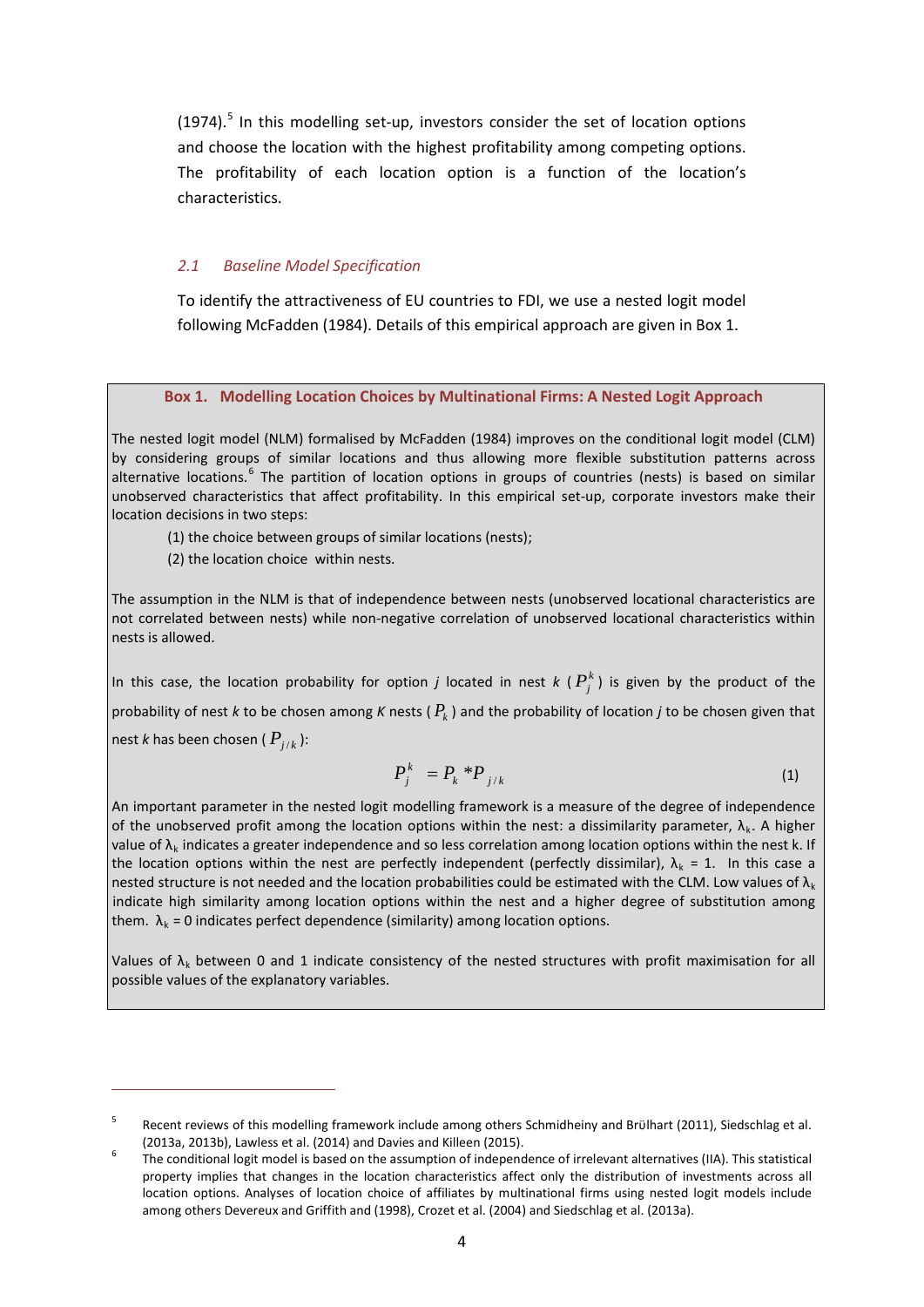$\lambda_k > 1$  indicates nested structures consistent with profit maximisation behaviour for some range of the explanatory variables but not for all values.  $\lambda_k$  < 0 indicates that the model is inconsistent with profit maximisation.<sup>[7](#page-5-0)</sup>

In contrast to the conditional logit modelling, in the nested logit modelling, the *expected* total number of investments depends on the regressors and estimated parameters and it differs from the *observed* total number of firms. A change in a region's locational attractiveness will affect the total number of firms summed across all alternative locations.<sup>[8](#page-5-1)</sup> j

The baseline model specification we estimate is as follows:

$$
y_{ij} = \begin{cases} 1, if \pi_{ij} > \pi_{ik}, \forall j \neq k \\ 0, otherwise \end{cases}
$$
 (2)

The dependent variable  $y_{ij}$  is a binary variable equal to 1 if a new foreign affiliate *i* was established in country *j* over the period 2002-2013.  $\pi_{ii}$  is the expected profit for firm *i* in country *j*. Country *j* is chosen if  $\pi_{ij}$  is larger than in any other location option *k*. Since  $\pi_{ij}$  is not known ex-ante by the multinational firm, the probability that country *j* is chosen by firm *i* depends on the likelihood that its profit will be maximised conditional on location characteristics in country *j.*

The expected profit  $\pi_{ij}$  is a function of observed locational characteristics,  $X_{ij}$ , and a random term of unobserved profit  $\mu_{ii}$ :

$$
\pi_{ij} = X_j \beta + \mu_{ij} \tag{3}
$$

The variable of interest in this analysis is the statutory corporate tax rate at country level. Corporate taxes impact on the cost of capital which in turn influences investment decisions. Existing evidence on the effect of corporate taxation on the location choice of foreign affiliates indicates that higher taxes reduce the likelihood of foreign direct investment.<sup>[9](#page-5-2)</sup>

1

<span id="page-5-1"></span><span id="page-5-0"></span>

<sup>7</sup> More details on testing nested structures are provided by Henscher et al. (2005) and Pollak and Wales (1991). 8 A more detailed discussion of the comparisons between the conditional and nested logit modelling frameworks is

<span id="page-5-2"></span>given by Schmidheiny and Brülhart (2011).<br>Previous analyses also examined the effect of the effective average tax rates (EATR) on the location choice of FDI. Given the policy focus of this analysis, our empirical identification is based on the variation across countries of the statutory corporate tax rate which is independent of firm decisions. de Mooij and Ederveen (2003, 2008) provide meta-analyses of international evidence. Recent studies include Barrios et al. (2012) and Lawless et al. (2014).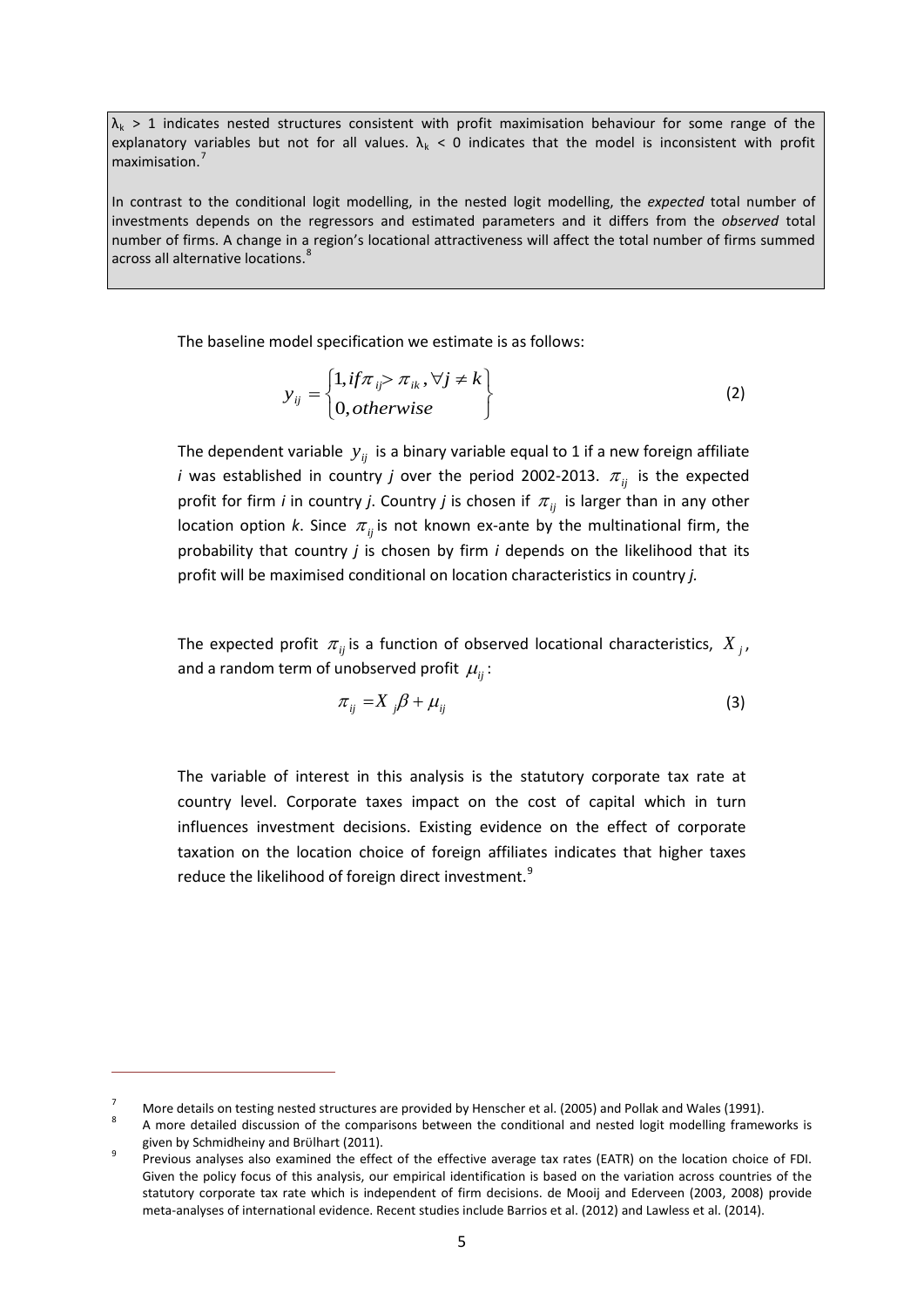In addition to corporate taxation, we analyse the attractiveness of Ireland and other EU countries to other factors which have been found to influence the location choice of foreign affiliates.<sup>[10](#page-6-0)</sup> These factors include:

- demand factors such as market size and market access;
- production costs, proxied by GDP per capita;
- technology level and innovation capacity, proxied by the private and public R&D expenditures as percentage of GDP;
- trade and investment costs, proxied by the distance between the home and host countries;
- cultural and geographical proximity, proxied by variables for sharing a common language and for sharing a common border, respectively.

Definitions of the variables used in this analysis are given in Table A1 in the Appendix.

Having tested alternative nested structures on the basis of countries' similarity based on shared history, as well as institutional characteristics, we consider the following four groups of EU countries as location nests which are consistent with the tested random profit maximisation principles: $<sup>11</sup>$  $<sup>11</sup>$  $<sup>11</sup>$ </sup>

- *United Kingdom and Ireland*;
- *Core and Northern EU Group*: Austria, Belgium, Denmark, Finland, France, Germany, Luxembourg, the Netherlands, and Norway;<sup>[12](#page-6-2)</sup>
- *Central and Eastern EU Group*: Bulgaria, Croatia, the Czech Republic, Estonia, Hungary, Latvia, Lithuania, Poland, Romania, Slovakia, Slovenia;
- *Southern EU Group*: Greece, Italy, Malta, Portugal, Spain.

#### *2.2 Heterogeneous Effects*

1

The above baseline model specification considers the behaviour of a representative location-seeking investor. However, previous analyses on the location choice of multinational activity in the EU (Siedschlag 2013a, 2013b) have found that the relevance and importance of location characteristics are perceived

<span id="page-6-0"></span><sup>&</sup>lt;sup>10</sup> Recent reviews of this evidence include among others Fontagné and Mayer (2005), Siedschlag et al. (2013a, 2013b), and Lawless et al. (2014).<br><sup>11</sup> As pointed out by Greene (2000), there is no well-defined procedure to identify nested structures. Multiple nested

<span id="page-6-1"></span>structures are possible and their validity could be tested. Following McFadden (1984), values of  $\lambda_k$  between 0 and 1, indicate consistency of the nested structure with random profit maximisation principles for all values of the explanatory variables.<br><sup>12</sup> We consider Norway as a location option together with EU countries given its membership in the European Economic

<span id="page-6-2"></span>Area (EEA) which makes it part of the European Single Market. Iceland and Lichtenstein are also members of the EEA. These two countries are not included in the analysis due to limited available data. The results of this analysis are unlikely to be affected given the very small size of these two countries.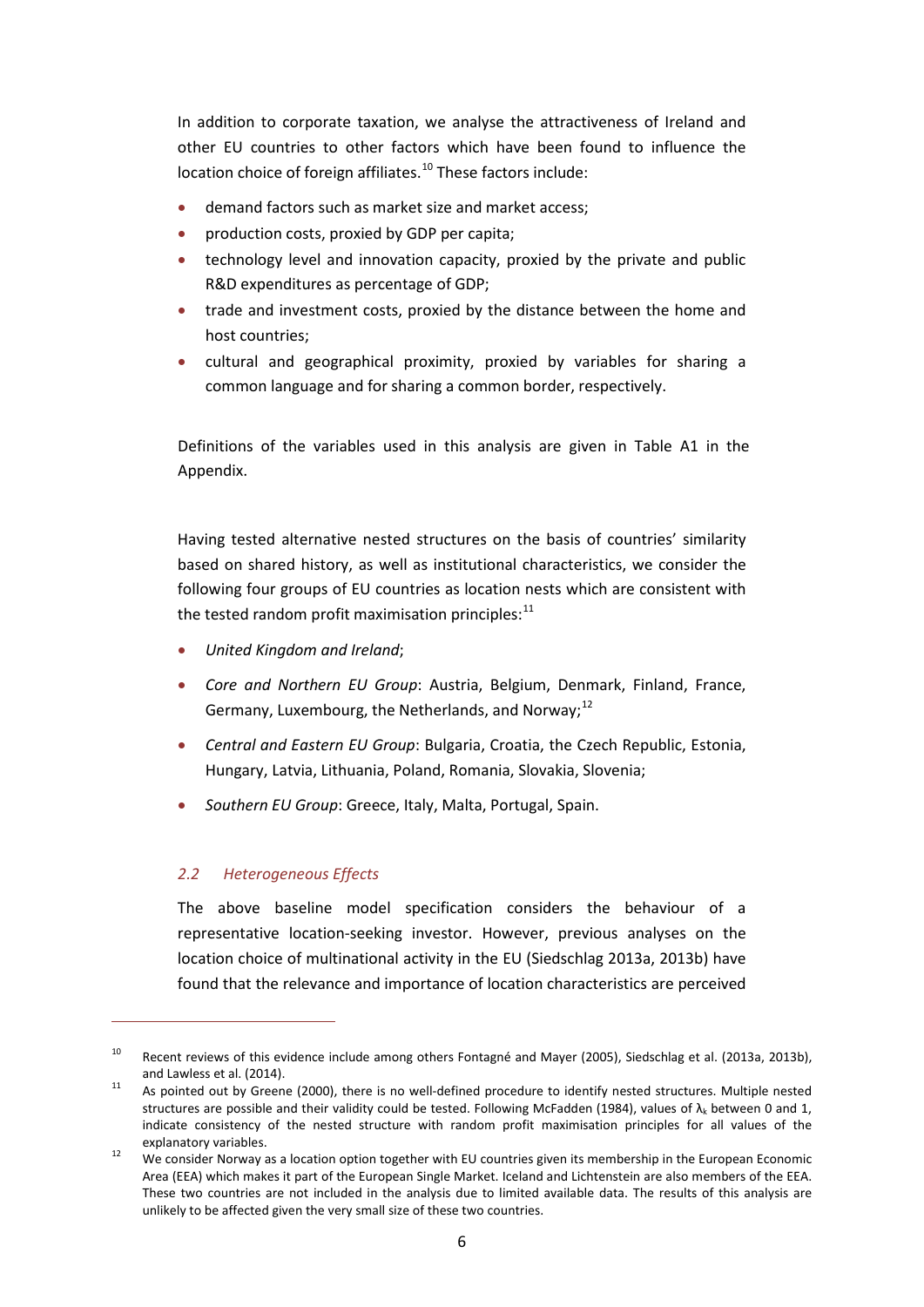differently by investors based in the EU and investors from outside the EU, particularly from the US. To account for this heterogeneity of investment behaviour, we analyse and compare the location decisions of investors with headquarters in the EU and those of investors with headquarters outside the EU.

Further heterogeneity in the location decisions by multinational firms is likely to exist across sectors of economic activity (Siedschlag 2013a, 2013b; Lawless et al. 2014; Davies and Killeen 2015). We explore this heterogeneity by analysing separately the location decisions of new foreign affiliates in manufacturing and services.

#### *2.3 Data*

The data for this analysis include information at firm and country level from several sources. The firm level information is extracted from the Amadeus dataset provided by Bureau van Dijk. We analyse 18,100 foreign affiliates established in EU countries over the period 2002-2013. We consider newly established foreign affiliates which are directly owned by companies which report non-zero employment and own at least 50 per cent of the voting shares in the newly established enterprises.

The distribution of FDI projects by host countries is shown in Table 1 while Table 2 shows the distribution of FDI projects by country of origin. The top five FDI destinations (accounting for 55 per cent of all new FDI projects) are Germany, the UK, Romania, Italy, and the Netherlands. The top five investing countries are Switzerland, the Netherlands, the US, Germany and Spain (56 per cent of all new FDI projects).

The definitions and data sources of the country level variables are given in Table A1 in the Appendix.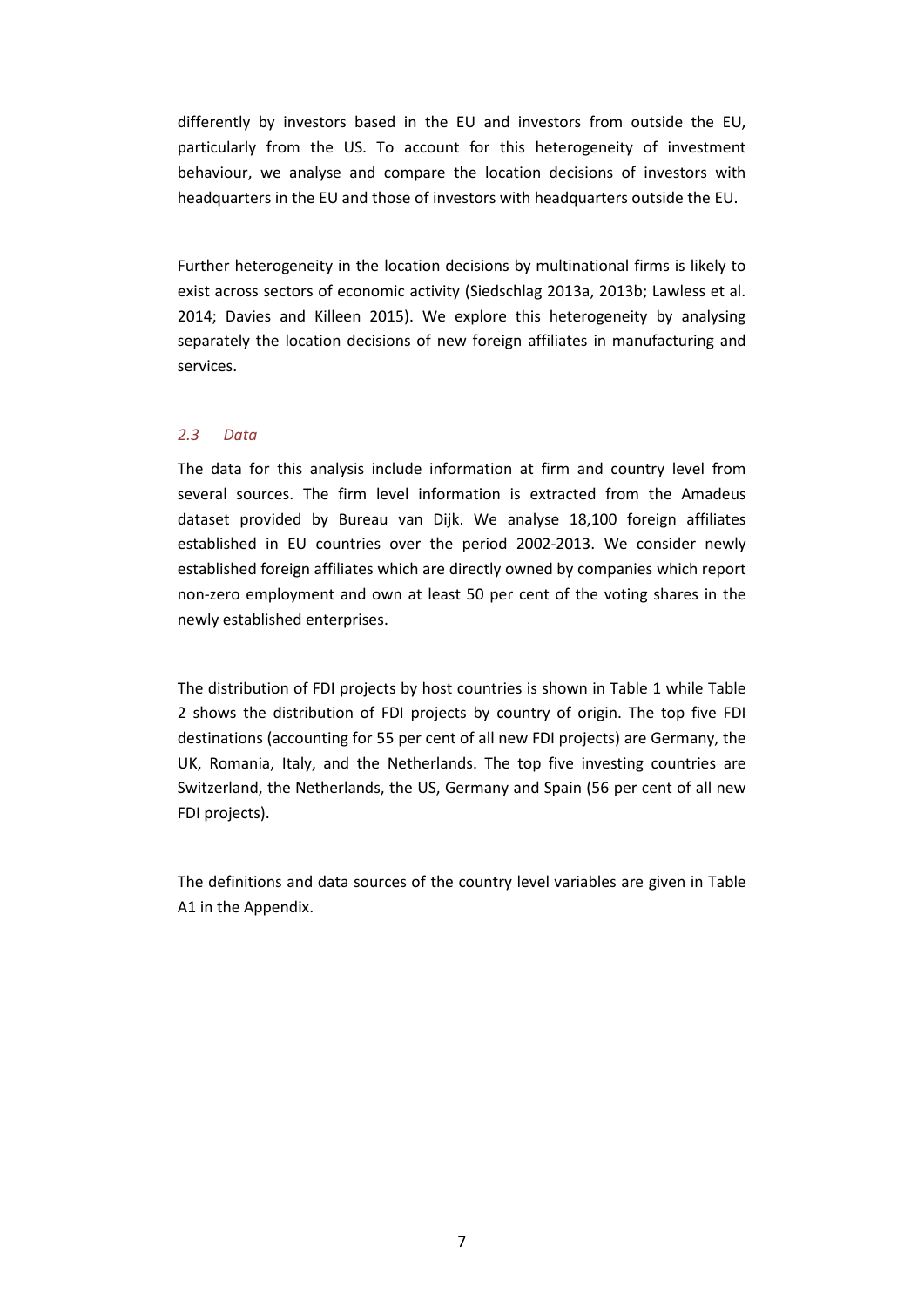#### **TABLE 1** Number of New Foreign Affiliates by Country of Destination

| 18.40<br>3,333<br>Germany<br><b>United Kingdom</b><br>2,434<br>13.44<br>Romania<br>1,546<br>8.54<br>Italy<br>1,355<br>7.48<br><b>Netherlands</b><br>6.98<br>1,264<br>969<br>5.35<br><b>France</b><br><b>Poland</b><br>956<br>5.28<br><b>Czech Republic</b><br>869<br>4.80<br><b>Austria</b><br>4.35<br>788<br>4.34<br>Slovakia<br>786<br>Spain<br>667<br>3.68<br>Portugal<br>462<br>2.55<br><b>Belgium</b><br>346<br>1.91<br>Ireland<br>321<br>1.77<br>1.70<br><b>Denmark</b><br>308<br><b>Finland</b><br>260<br>1.44<br>1.38<br>250<br><b>Norway</b><br>234<br>1.29<br>Hungary<br><b>Estonia</b><br>194<br>1.07<br>Croatia<br>191<br>1.05<br>Latvia<br>173<br>0.96<br>Luxembourg<br>134<br>0.74<br><b>Bulgaria</b><br>94<br>0.52<br>Slovenia<br>0.31<br>56<br>44<br>0.24<br>Greece<br><b>Malta</b><br>44<br>0.24<br>Lithuania<br>32<br>0.18<br>18,110<br>100.00<br>Total | <b>Country</b> | <b>Number of new foreign affiliates</b> | Share of new foreign affiliates |
|---------------------------------------------------------------------------------------------------------------------------------------------------------------------------------------------------------------------------------------------------------------------------------------------------------------------------------------------------------------------------------------------------------------------------------------------------------------------------------------------------------------------------------------------------------------------------------------------------------------------------------------------------------------------------------------------------------------------------------------------------------------------------------------------------------------------------------------------------------------------------|----------------|-----------------------------------------|---------------------------------|
|                                                                                                                                                                                                                                                                                                                                                                                                                                                                                                                                                                                                                                                                                                                                                                                                                                                                           |                |                                         |                                 |
|                                                                                                                                                                                                                                                                                                                                                                                                                                                                                                                                                                                                                                                                                                                                                                                                                                                                           |                |                                         |                                 |
|                                                                                                                                                                                                                                                                                                                                                                                                                                                                                                                                                                                                                                                                                                                                                                                                                                                                           |                |                                         |                                 |
|                                                                                                                                                                                                                                                                                                                                                                                                                                                                                                                                                                                                                                                                                                                                                                                                                                                                           |                |                                         |                                 |
|                                                                                                                                                                                                                                                                                                                                                                                                                                                                                                                                                                                                                                                                                                                                                                                                                                                                           |                |                                         |                                 |
|                                                                                                                                                                                                                                                                                                                                                                                                                                                                                                                                                                                                                                                                                                                                                                                                                                                                           |                |                                         |                                 |
|                                                                                                                                                                                                                                                                                                                                                                                                                                                                                                                                                                                                                                                                                                                                                                                                                                                                           |                |                                         |                                 |
|                                                                                                                                                                                                                                                                                                                                                                                                                                                                                                                                                                                                                                                                                                                                                                                                                                                                           |                |                                         |                                 |
|                                                                                                                                                                                                                                                                                                                                                                                                                                                                                                                                                                                                                                                                                                                                                                                                                                                                           |                |                                         |                                 |
|                                                                                                                                                                                                                                                                                                                                                                                                                                                                                                                                                                                                                                                                                                                                                                                                                                                                           |                |                                         |                                 |
|                                                                                                                                                                                                                                                                                                                                                                                                                                                                                                                                                                                                                                                                                                                                                                                                                                                                           |                |                                         |                                 |
|                                                                                                                                                                                                                                                                                                                                                                                                                                                                                                                                                                                                                                                                                                                                                                                                                                                                           |                |                                         |                                 |
|                                                                                                                                                                                                                                                                                                                                                                                                                                                                                                                                                                                                                                                                                                                                                                                                                                                                           |                |                                         |                                 |
|                                                                                                                                                                                                                                                                                                                                                                                                                                                                                                                                                                                                                                                                                                                                                                                                                                                                           |                |                                         |                                 |
|                                                                                                                                                                                                                                                                                                                                                                                                                                                                                                                                                                                                                                                                                                                                                                                                                                                                           |                |                                         |                                 |
|                                                                                                                                                                                                                                                                                                                                                                                                                                                                                                                                                                                                                                                                                                                                                                                                                                                                           |                |                                         |                                 |
|                                                                                                                                                                                                                                                                                                                                                                                                                                                                                                                                                                                                                                                                                                                                                                                                                                                                           |                |                                         |                                 |
|                                                                                                                                                                                                                                                                                                                                                                                                                                                                                                                                                                                                                                                                                                                                                                                                                                                                           |                |                                         |                                 |
|                                                                                                                                                                                                                                                                                                                                                                                                                                                                                                                                                                                                                                                                                                                                                                                                                                                                           |                |                                         |                                 |
|                                                                                                                                                                                                                                                                                                                                                                                                                                                                                                                                                                                                                                                                                                                                                                                                                                                                           |                |                                         |                                 |
|                                                                                                                                                                                                                                                                                                                                                                                                                                                                                                                                                                                                                                                                                                                                                                                                                                                                           |                |                                         |                                 |
|                                                                                                                                                                                                                                                                                                                                                                                                                                                                                                                                                                                                                                                                                                                                                                                                                                                                           |                |                                         |                                 |
|                                                                                                                                                                                                                                                                                                                                                                                                                                                                                                                                                                                                                                                                                                                                                                                                                                                                           |                |                                         |                                 |
|                                                                                                                                                                                                                                                                                                                                                                                                                                                                                                                                                                                                                                                                                                                                                                                                                                                                           |                |                                         |                                 |
|                                                                                                                                                                                                                                                                                                                                                                                                                                                                                                                                                                                                                                                                                                                                                                                                                                                                           |                |                                         |                                 |
|                                                                                                                                                                                                                                                                                                                                                                                                                                                                                                                                                                                                                                                                                                                                                                                                                                                                           |                |                                         |                                 |
|                                                                                                                                                                                                                                                                                                                                                                                                                                                                                                                                                                                                                                                                                                                                                                                                                                                                           |                |                                         |                                 |
|                                                                                                                                                                                                                                                                                                                                                                                                                                                                                                                                                                                                                                                                                                                                                                                                                                                                           |                |                                         |                                 |

*Source:* Amadeus dataset provided by Bureau van Dijk.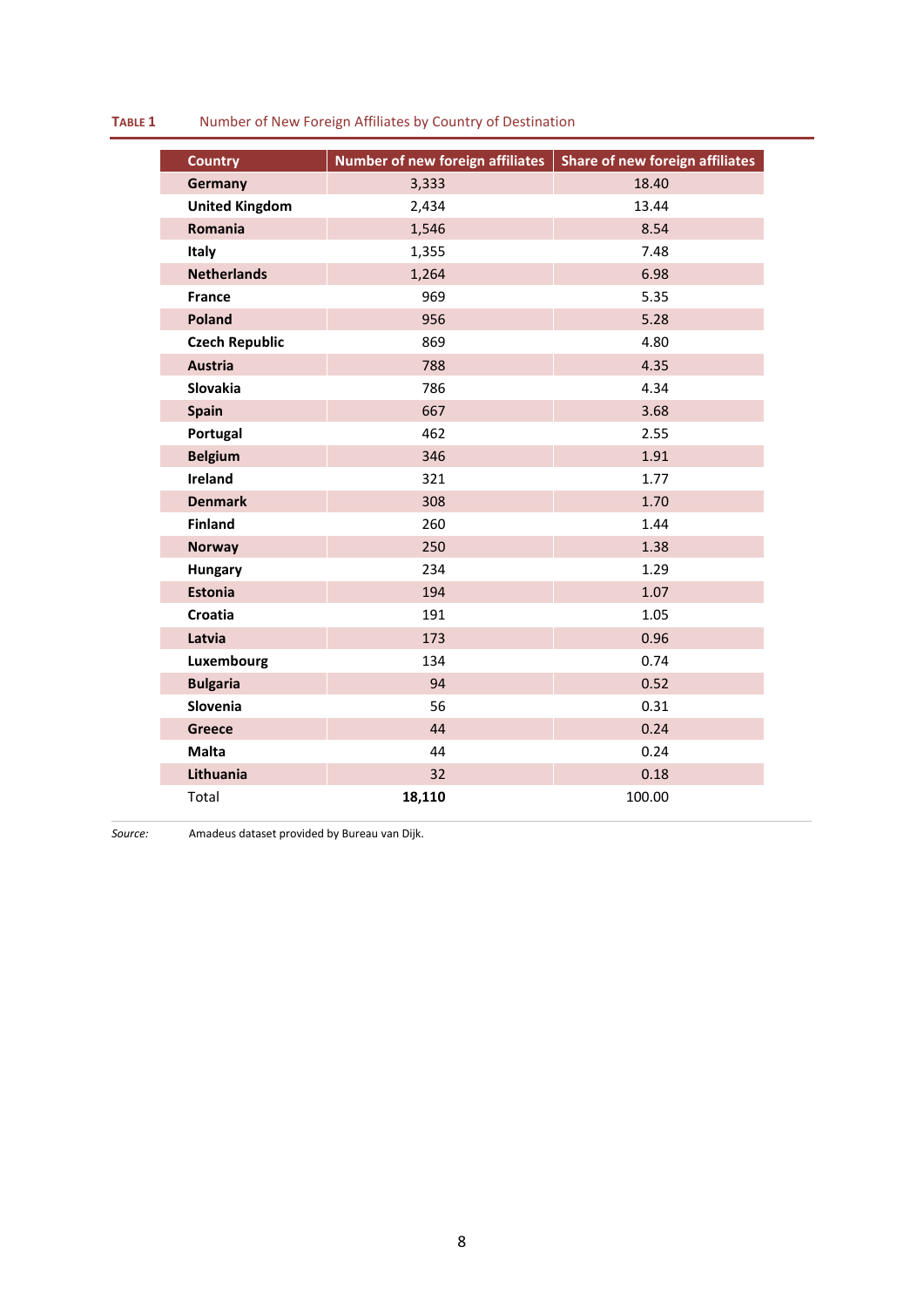| <b>Origin</b>          | <b>Number of new</b><br>foreign affiliates | <b>Share in total</b><br>new FDI projects | <b>Origin</b>                 | <b>Number of new</b><br>foreign<br><b>affiliates</b> | Share in total<br>new FDI projects |
|------------------------|--------------------------------------------|-------------------------------------------|-------------------------------|------------------------------------------------------|------------------------------------|
| <b>Switzerland</b>     | 3,209                                      | 17.72                                     | <b>Cayman Islands</b>         | 22                                                   | 0.12                               |
| <b>Netherlands</b>     | 2,274                                      | 12.56                                     | Croatia                       | 20                                                   | 0.11                               |
| <b>United States</b>   | 1,895                                      | 10.46                                     | <b>Malta</b>                  | 18                                                   | 0.10                               |
| Germany                | 1,712                                      | 9.45                                      | Romania                       | 17                                                   | 0.09                               |
| Spain                  | 1,087                                      | 6.00                                      | Virgin Islands, British       | 14                                                   | 0.08                               |
| Sweden                 | 995                                        | 5.49                                      | Chile                         | 9                                                    | 0.05                               |
| Italy                  | 932                                        | 5.15                                      | <b>Bosnia and Herzegovina</b> | 8                                                    | 0.04                               |
| <b>Belgium</b>         | 707                                        | 3.90                                      | <b>Bangladesh</b>             | 7                                                    | 0.04                               |
| <b>United Kingdom</b>  | 614                                        | 3.39                                      | <b>Mexico</b>                 | $\overline{7}$                                       | 0.04                               |
| Japan                  | 482                                        | 2.66                                      | <b>Russia</b>                 | 7                                                    | 0.04                               |
| <b>Austria</b>         | 451                                        | 2.49                                      | Argentina                     | 6                                                    | 0.03                               |
| <b>France</b>          | 423                                        | 2.34                                      | Egypt                         | 5                                                    | 0.03                               |
| <b>Denmark</b>         | 381                                        | 2.10                                      | Indonesia                     | 5                                                    | 0.03                               |
| <b>Czech Republic</b>  | 363                                        | 2.00                                      | Moldova                       | 5                                                    | 0.03                               |
| <b>Hungary</b>         | 291                                        | 1.61                                      | <b>Taiwan</b>                 | 5                                                    | 0.03                               |
| <b>Finland</b>         | 285                                        | 1.57                                      | Venezuela                     | 5                                                    | 0.03                               |
| <b>Slovak Republic</b> | 182                                        | 1.00                                      | <b>Andorra</b>                | $\overline{4}$                                       | 0.02                               |
| Portugal               | 167                                        | 0.92                                      | Sri Lanka                     | 4                                                    | 0.02                               |
| <b>Ireland</b>         | 165                                        | 0.91                                      | <b>Nigeria</b>                | $\overline{4}$                                       | 0.02                               |
| Luxembourg             | 112                                        | 0.62                                      | Gibraltar                     | 3                                                    | 0.02                               |
| <b>Israel</b>          | 93                                         | 0.51                                      | <b>Pakistan</b>               | $\overline{3}$                                       | 0.02                               |
| <b>Turkey</b>          | 93                                         | 0.51                                      | Saudi Arabia                  | 3                                                    | 0.02                               |
| <b>Norway</b>          | 90                                         | 0.50                                      | Angola                        | $\overline{2}$                                       | 0.01                               |
| Poland                 | 86                                         | 0.47                                      | Libya                         | $\overline{2}$                                       | 0.01                               |
| Lithuania              | 75                                         | 0.41                                      | <b>Marshall Islands</b>       | $\overline{2}$                                       | 0.01                               |
| China                  | 72                                         | 0.40                                      | Tunisia                       | $\overline{2}$                                       | 0.01                               |
| Canada                 | 66                                         | 0.36                                      | <b>Trinidad and Tobago</b>    | $\overline{2}$                                       | 0.01                               |
| Greece                 | 63                                         | 0.35                                      | <b>United Arab Emirates</b>   | $\mathbf{1}$                                         | 0.01                               |
| Slovenia               | 55                                         | 0.30                                      | <b>Bahamas</b>                | $1\,$                                                | 0.01                               |
| <b>Bermuda</b>         | 48                                         | 0.27                                      | <b>Botswana</b>               | $\mathbf{1}$                                         | 0.01                               |
| India                  | 48                                         | 0.27                                      | <b>Belarus</b>                | $\mathbf 1$                                          | 0.01                               |
| <b>Cyprus</b>          | 46                                         | 0.25                                      | <b>Dominican Republic</b>     | $\mathbf{1}$                                         | 0.01                               |
| <b>Estonia</b>         | 45                                         | 0.25                                      | Georgia                       | $\mathbf 1$                                          | 0.01                               |
| <b>Brazil</b>          | 42                                         | 0.23                                      | Ghana                         | $\mathbf{1}$                                         | 0.01                               |
| Latvia                 | 42                                         | 0.23                                      | Liberia                       | $\mathbf 1$                                          | 0.01                               |
| Iceland                | 36                                         | 0.20                                      | Macedonia                     | $\mathbf{1}$                                         | 0.01                               |
| <b>Hong Kong</b>       | 35                                         | 0.19                                      | <b>Mauritius</b>              | $\mathbf 1$                                          | 0.01                               |
| <b>South Africa</b>    | 35                                         | 0.19                                      | <b>Malaysia</b>               | $\mathbf{1}$                                         | 0.01                               |
| <b>Australia</b>       | 28                                         | 0.15                                      | Peru                          | $\mathbf 1$                                          | 0.01                               |
| South Korea            | 28                                         | 0.15                                      | <b>Philippines</b>            | $\mathbf{1}$                                         | 0.01                               |
| <b>Bulgaria</b>        | 27                                         | 0.15                                      | <b>San Marino</b>             | $1\,$                                                | 0.01                               |
| <b>New Zealand</b>     | 24                                         | 0.13                                      | <b>Suriname</b>               | $\mathbf 1$                                          | 0.01                               |

#### **TABLE 2** Number of New Foreign Affiliates by Country of Origin

*Source:* Amadeus dataset provided by Bureau van Dijk.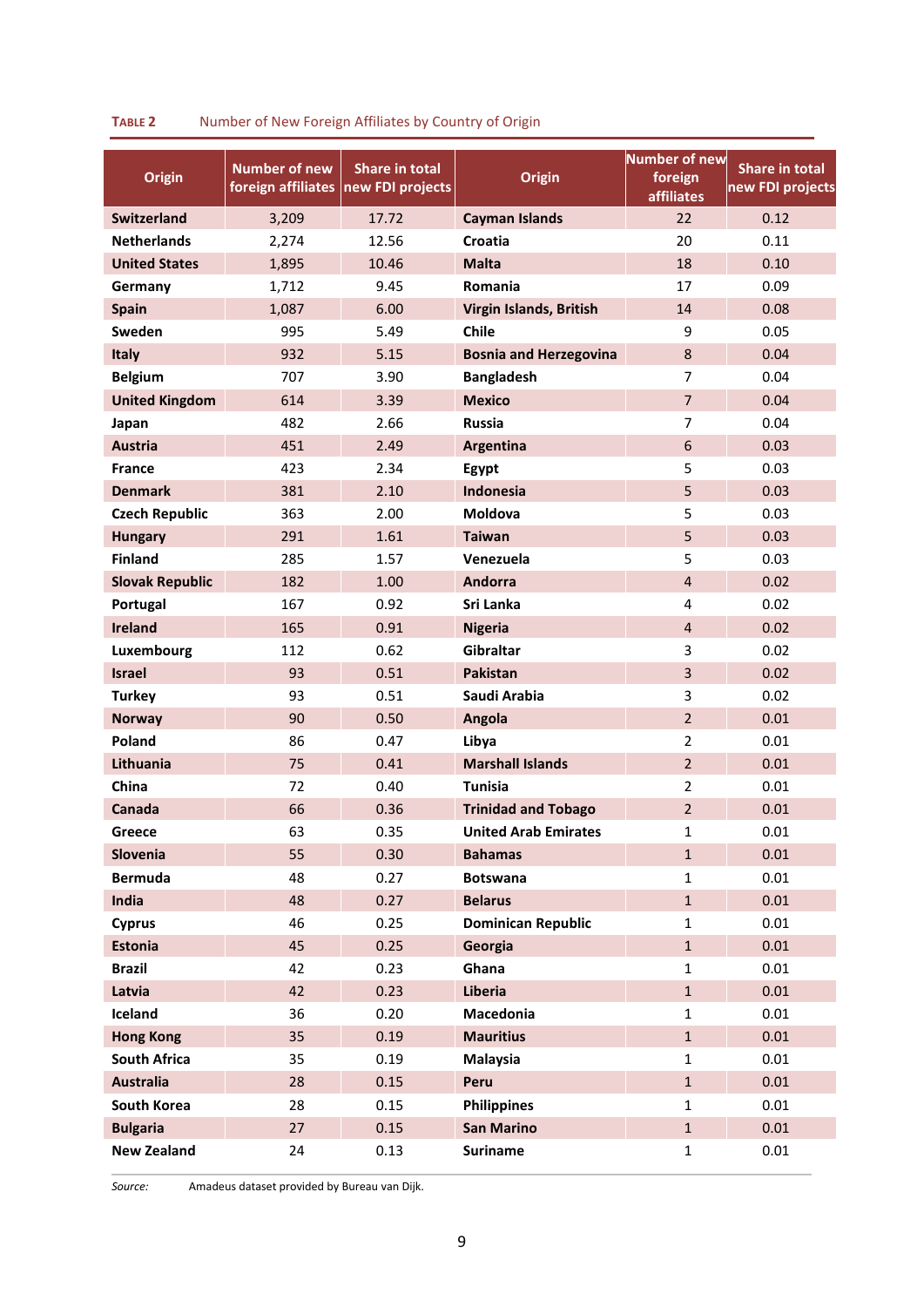#### **3 Empirical Results**

#### *3.1 All New FDI Projects*

Table 3 shows the estimates from nested logit regressions of determinants of the location choice of new foreign affiliates in EU countries over the period 2002- 2013. The first column reports the estimates for all investors while columns 2 and 3 show the results for EU investors and investors with headquarters outside the EU.

The results in column 1 indicate that lower corporate tax rates make EU countries more attractive as locations for FDI. Location characteristics that increase countries' attractiveness to FDI over and above the effect of corporate tax rates include: market size, market potential (the possibility to access the European Single Market from the host country), speaking the same language, and being neighbours. GDP per capita captures both production costs and skills. Location probabilities are negatively linked to GDP per capita, suggesting that on average, the attractiveness of low cost locations dominates the attractiveness of locations with high skills.

R&D expenditure intensity has a non-linear effect on the attractiveness of countries to FDI. While at low rates of R&D intensity the effect is negative, as the R&D intensity increases, this negative effect moderates, and once a threshold has been reached, the effect becomes positive. Our estimates indicate that this turning point for R&D intensity is 1.8 per cent of GDP.

The dissimilarity parameters  $(\lambda_k)$  indicate that Ireland and the United Kingdom are perceived as being more similar as location options compared with the other groups of EU countries considered as location nests. Countries within the Southern Europe group and Central and Eastern European countries are more similar as location options compared to the Core and Northern group of EU countries.

The statistical test for the independence of irrelevant alternatives (IIA) indicates that the location options inside the considered groups of countries are not independent. This implies that the nested logit estimates are consistent with the IIA.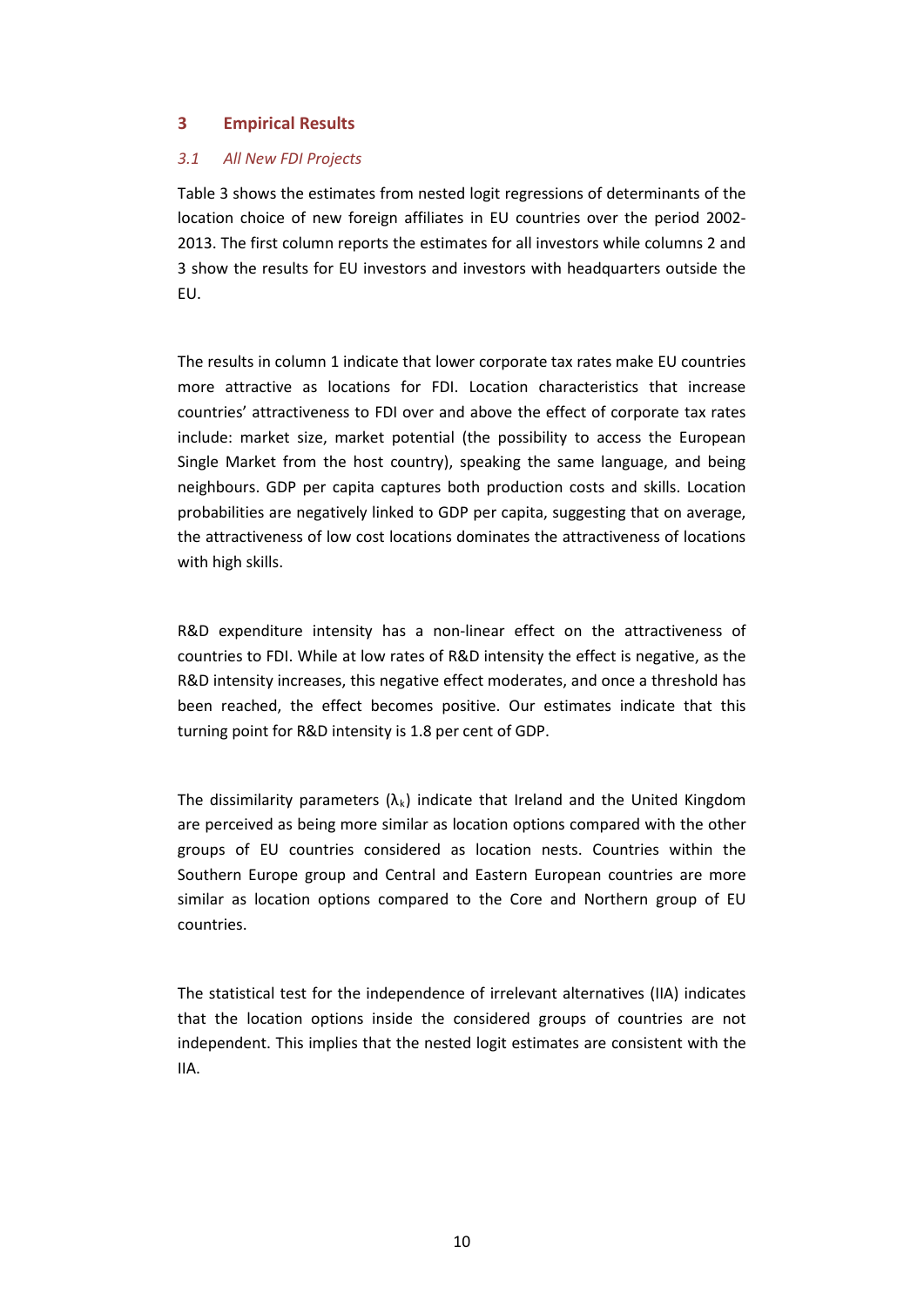| <b>Explanatory variables</b>                 | <b>All FDI projects</b>     | EU.                          | Non-EU                      |
|----------------------------------------------|-----------------------------|------------------------------|-----------------------------|
|                                              |                             | investors                    | investors                   |
| Corporate tax policy rate                    | $-0.083**$                  | $0.153***$                   | $-0.532***$                 |
|                                              | (0.039)                     | (0.051)                      | (0.056)                     |
| <b>Market size (GDP)</b>                     | $0.345***$                  | $0.362***$                   | $0.346***$                  |
|                                              | (0.011)                     | (0.013)                      | (0.018)                     |
| <b>EU Market potential</b>                   | $0.089***$                  | $-0.339***$                  | $0.830***$                  |
|                                              | (0.021)                     | (0.032)                      | (0.034)                     |
| <b>GDP per capita</b>                        | $-0.524***$                 | $-0.633***$                  | $-0.034$                    |
|                                              | (0.021)                     | (0.027)                      | (0.053)                     |
| Trade costs- distance to home country        | $-0.451***$                 | $-0.653***$                  | $0.212***$                  |
|                                              | (0.015)                     | (0.019)                      | (0.043)                     |
| <b>Common language</b>                       | $0.386***$                  | $0.299***$                   | $0.516***$                  |
|                                              | (0.022)                     | (0.032)                      | (0.039)                     |
| <b>Common border</b>                         | $0.456***$                  | $0.475***$                   | $0.653***$                  |
|                                              | (0.020)                     | (0.025)                      | (0.039)                     |
| <b>R&amp;D expenditure intensity</b>         | $-0.369***$                 | $-0.344***$                  | $-0.693***$                 |
|                                              | (0.048)                     | (0.064)                      | (0.092)                     |
| <b>R&amp;D expenditure intensity squared</b> | $0.103***$                  | $0.066***$                   | $0.224***$                  |
|                                              | (0.012)                     | (0.016)                      | (0.022)                     |
| Dissimilarity parameters $(\lambda_k)$       |                             |                              |                             |
| United Kingdom and Ireland EU Group          | $0.444***$                  | $0.564***$                   | $0.267***$                  |
|                                              | (0.022)                     | (0.034)                      | (0.023)                     |
| <b>Core and Northern EU Group</b>            | $0.637***$                  | $0.731***$                   | $0.465***$                  |
|                                              | (0.012)                     | (0.016)                      | (0.017)                     |
| <b>Central and Eastern EU Group</b>          | $0.543***$                  | $0.653***$                   | $0.522***$                  |
|                                              | (0.017)                     | (0.020)                      | (0.038)                     |
| <b>Southern EU Group</b>                     | $0.406***$                  | $0.458***$                   | $0.443***$                  |
|                                              | (0.013)                     | (0.018)                      | (0.022)                     |
|                                              |                             |                              |                             |
| <b>Number of observations</b>                | 436,846                     | 274,341                      | 162,505                     |
| Log likelihood                               | $-47383$                    | $-30263$                     | $-16211$                    |
| LR test for IIA ( $\lambda_k = 1$ )          | $\chi^2$ (4) =<br>917.53*** | $\chi^2$ (4) =<br>442.23 *** | $\chi^2$ (4) =<br>530.38*** |

#### **TABLE 3** Determinants of the Location Choice for New Foreign Affiliates in EU Countries, 2002-2013

*Source:* Authors' estimates.

*Notes:* Estimates obtained from a nested logit model. Standard errors are in parentheses. \*\*\*, \*\*, \*, denote p<0.01, p<0.05, p<0.1, respectively. The dependent variable is equal to 1 if a foreign affiliate was established over the period in the host country. Explanatory variables are lagged by one year with respect to the dependent variable. R&D expenditure intensity is in percentages. Trade costs, common language, common border are dummy variables. The rest of the explanatory variables are in logarithms. The country compositions of the EU groups are as follows: *Core and Northern*: Austria, Belgium, Denmark, Finland, France, Germany, Luxembourg, the Netherlands, Norway. *Central and Eastern*: Bulgaria, Croatia, the Czech Republic, Estonia, Hungary, Latvia, Lithuania, Poland, Romania, Slovakia, Slovenia. *Southern:* Greece, Italy, Malta, Portugal, Spain.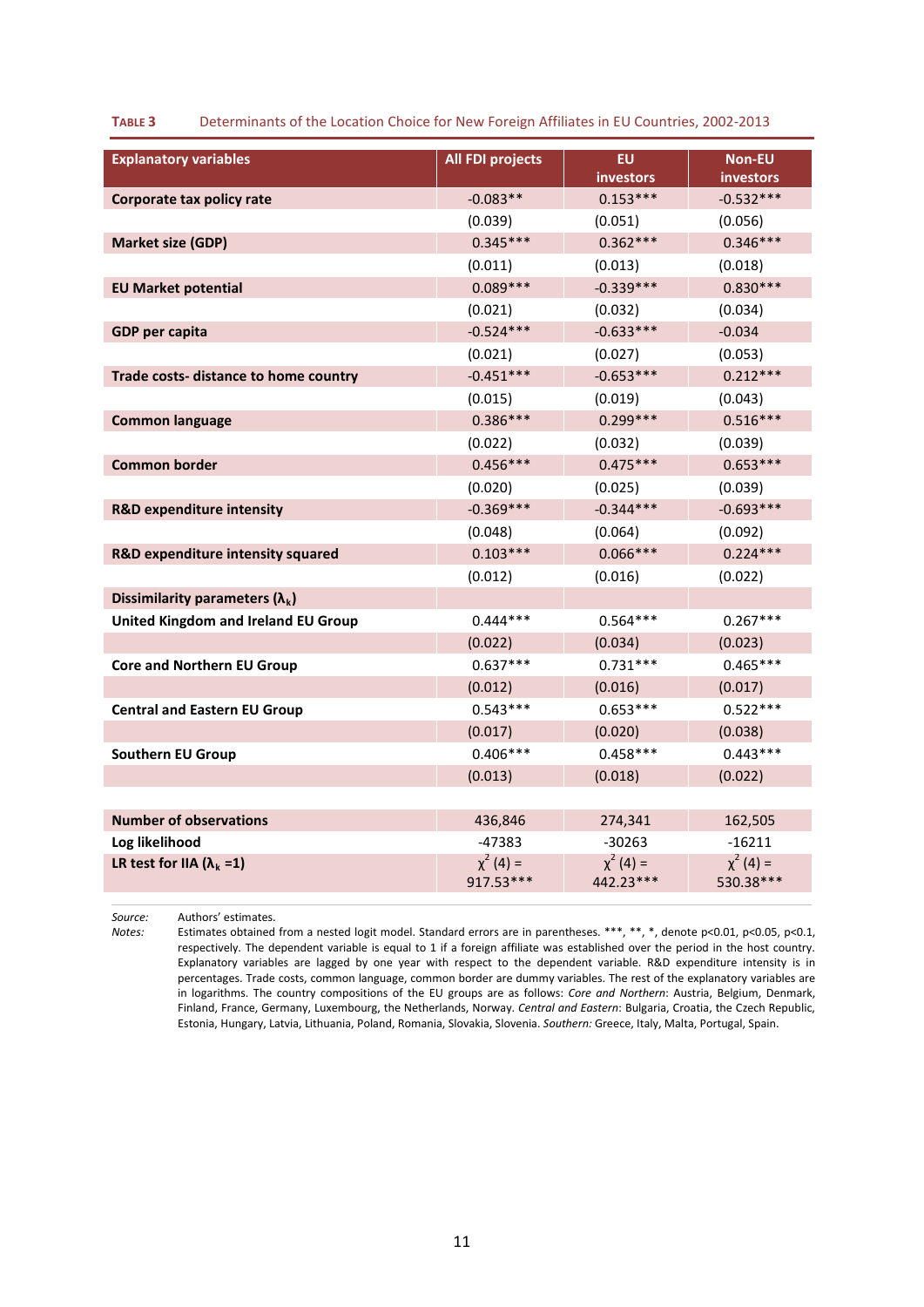#### *3.2 Intra-EU Investment versus Investment From Outside the EU*

Table 3 also reports results from separate regressions on determinants of the location choice of new foreign affiliates in EU countries by companies with headquarters in the EU and outside the EU. The evidence suggests that EU and non-EU investors value countries' characteristics differently. FDI by EU investors is more likely to locate in countries with higher corporate tax rates where they can benefit from local advantages such as low production costs and market size. In contrast, investors from outside the EU are deterred by high corporate taxes. While low production costs increase the attractiveness of countries to intra-EU investment, they do not matter for investors with headquarters outside the EU. Other differences in investment behaviour are in relation to the effects of EU market access and trade costs. While in the case of investors with headquarters outside the EU, the location probability increases with access to the European Single Market, intra-EU investments are more likely in countries with small market potential. Also, FDI by non-EU investors is more likely in countries which are more distant, in which case trade costs would be higher.

Taken together, these results suggest that, in the presence of trade costs, countries with a higher EU market potential are particularly attractive to investors with headquarters outside the EU. The results also suggest that while intra-EU investments are efficiency-seeking, FDI by investors from outside the EU are market-seeking.

The dissimilarity parameters indicate that Ireland and the UK are seen as closer location alternatives by non-EU investors compared with EU investors. This result could be explained by the importance of foreign direct investment in both countries by US multinationals. For EU investors, the countries in the Southern EU group are seen as closer substitutes compared to other location options in the other EU groups.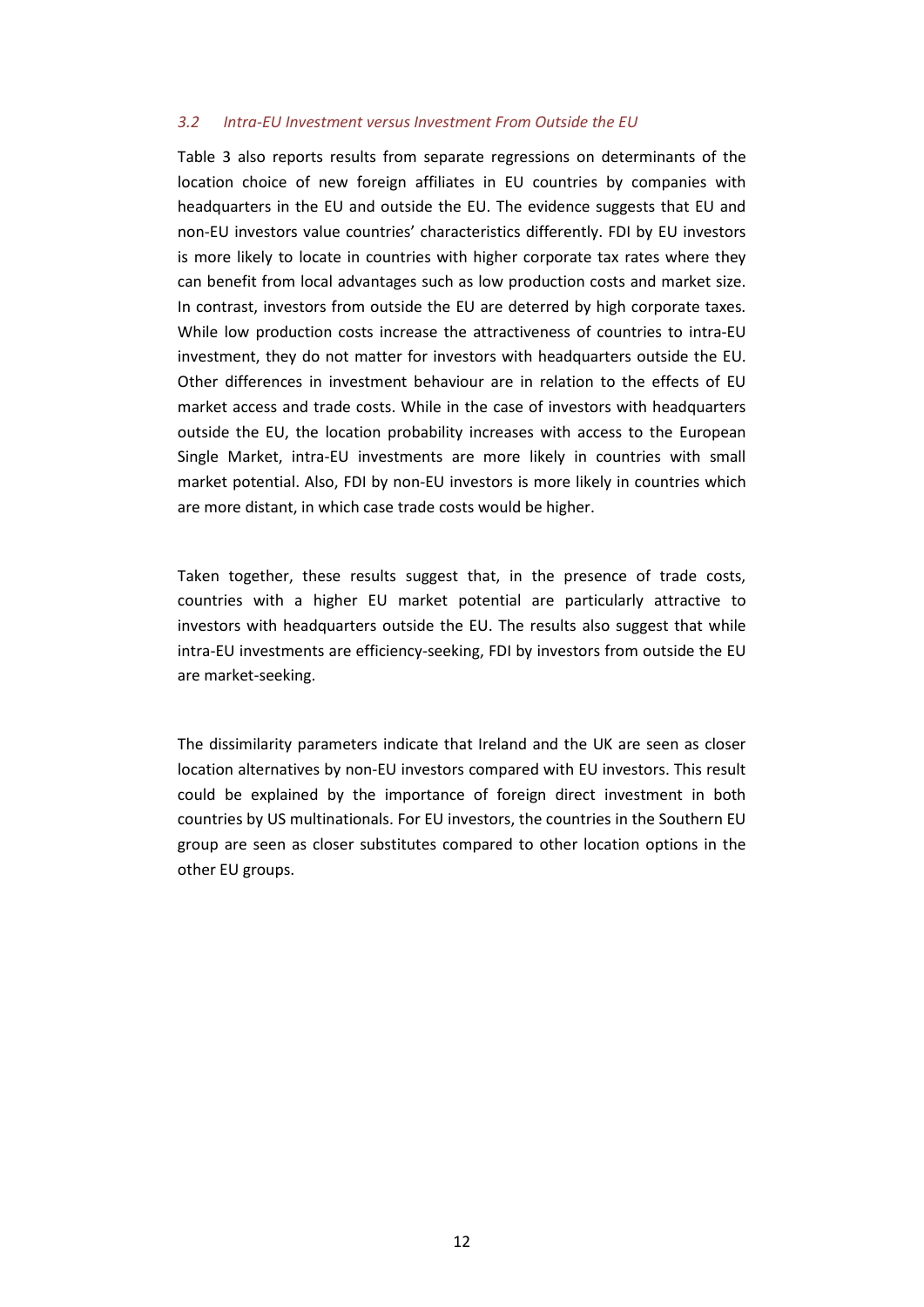#### *3.3 Differences Across Sectors*

The results shown in Table 4 indicate that foreign investors respond differently to corporate taxation in manufacturing and services. On average, FDI in manufacturing is more likely to locate in countries with higher corporate tax rates where they benefit from other local advantages such as low production costs and market size. This result is consistent with the fact that larger countries which are more attractive to investment in manufacturing, such as Germany and France, tend to have higher corporate tax rates. In contrast, the location probability for FDI in services is negatively linked to corporate tax rates.

While on average, higher market potential (access to the European Single Market) increases the attractiveness of countries to FDI in services, it does not matter for the location choice of FDI in manufacturing.

The dissimilarity parameters indicate that Ireland and the UK are perceived as being more similar as location alternatives for FDI in services in comparison to FDI in manufacturing.

Table 5 explores heterogeneous effects in investment decisions across both investors by country of origin and sectors. The results indicate higher statutory corporate tax rates are associated with a higher likelihood of new intra-EU investment in manufacturing, while they do not seem to matter for investors from outside the EU. Investments from non-EU investors in services are less likely in countries with high corporate taxes. The likelihood of investments in manufacturing from non-EU investors also declines with the statutory corporate tax rate.

Market size increases the likelihood of investment in all analysed cases. The different relevance and importance of access to EU markets appears again for EU and non-EU investors. While EU investors are likely to invest in countries with a smaller EU market potential, countries with a higher EU market potential increase substantially the attractiveness to investment by non-EU investors in both manufacturing and services.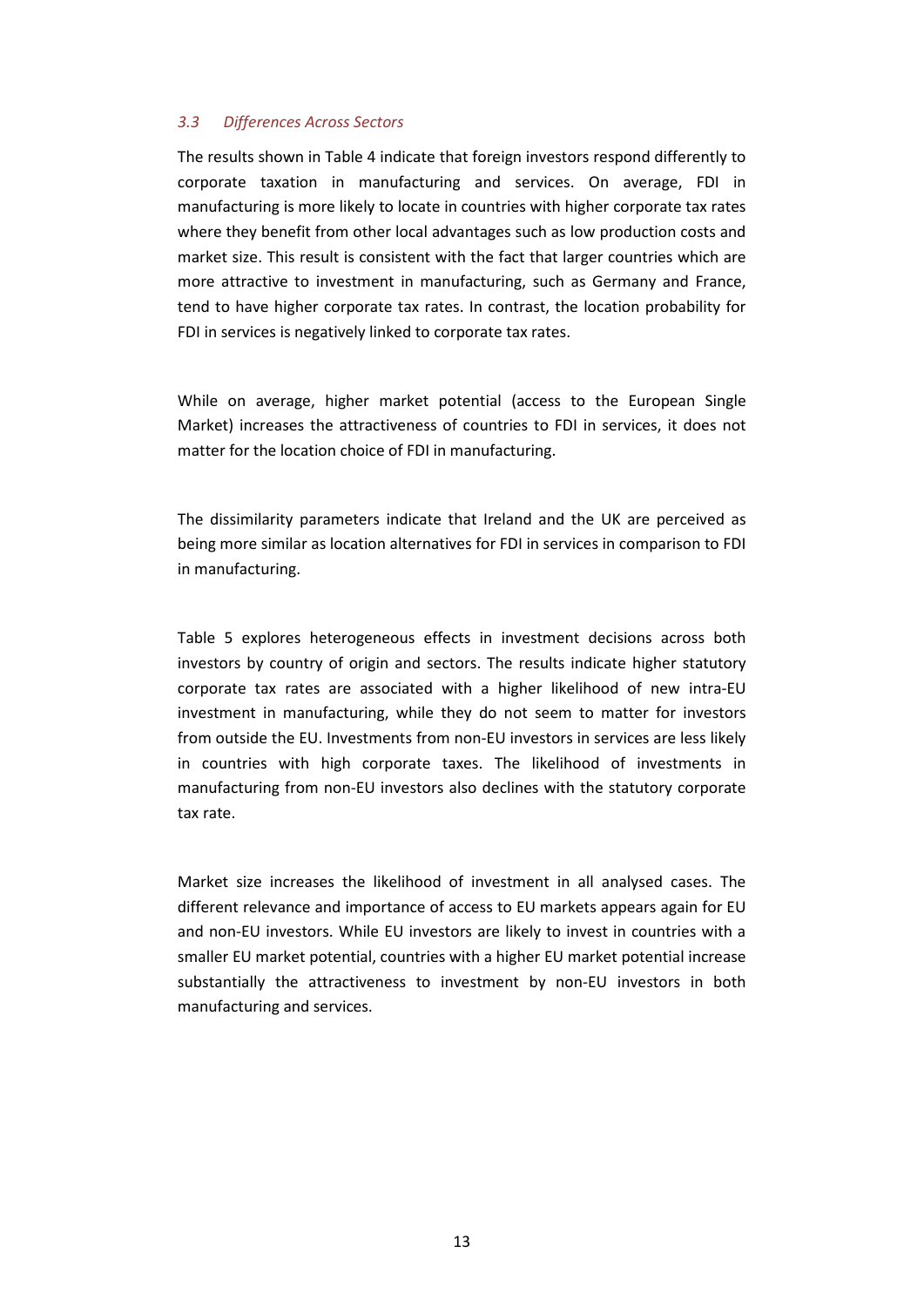#### **TABLE 4** Determinants of the Location Choice for New Foreign Affiliates in EU Countries, Manufacturing and Services, 2002-2013

| <b>Explanatory variables</b>                                                         | <b>All Investors</b><br><b>Manufacturing</b> | <b>Services</b>          |
|--------------------------------------------------------------------------------------|----------------------------------------------|--------------------------|
| Corporate policy tax rate                                                            | $0.275**$                                    | $-0.216***$              |
|                                                                                      | (0.129)                                      | (0.046)                  |
| <b>Market size (GDP)</b>                                                             | $0.484***$                                   | $0.340***$               |
|                                                                                      | (0.040)                                      | (0.012)                  |
| <b>EU Market potential</b>                                                           | 0.120                                        | $0.161***$               |
|                                                                                      | (0.077)                                      | (0.023)                  |
| <b>GDP</b> per capita                                                                | $-0.969***$                                  | $-0.399***$              |
|                                                                                      | (0.072)                                      | (0.026)                  |
| Trade costs- distance to home country                                                | $-0.444***$                                  | $-0.430***$              |
|                                                                                      | (0.051)                                      | (0.018)                  |
| <b>Common language</b>                                                               | $0.468***$                                   | $0.322***$               |
|                                                                                      | (0.076)                                      | (0.024)                  |
| <b>Common border</b>                                                                 | $0.468***$                                   | $0.524***$               |
|                                                                                      | (0.064)                                      | (0.024)                  |
| <b>R&amp;D expenditure intensity</b>                                                 | $-0.755***$                                  | $-0.273***$              |
|                                                                                      | (0.176)                                      | (0.055)                  |
| R&D expenditure intensity squared                                                    | $0.234***$                                   | $0.085***$               |
|                                                                                      | (0.043)                                      | (0.013)                  |
|                                                                                      |                                              |                          |
| Dissimilarity parameters $(\lambda_k)$<br><b>United Kingdom and Ireland EU Group</b> | $0.755***$                                   | $0.409***$               |
|                                                                                      | (0.111)                                      | (0.024)                  |
| Core and Northern EU group                                                           | $0.613***$                                   | $0.642***$               |
|                                                                                      | (0.039)                                      | (0.014)                  |
| <b>Central and Eastern EU Group</b>                                                  | $0.769***$                                   | $0.558***$               |
|                                                                                      | (0.056)                                      | (0.020)                  |
| <b>Southern EU Group</b>                                                             | $0.387***$                                   | $0.416***$               |
|                                                                                      | (0.040)                                      | (0.015)                  |
| <b>Number of observations</b>                                                        | 47,193                                       | 338,284                  |
| log likelihood                                                                       | $-5104$                                      | $-36579$                 |
| LR test for IIA $(\lambda_k = 1)$                                                    | $x^{2}(4) =$<br>132.34***                    | $x^{2}(4)=$<br>704.78*** |

*Source:* Authors' estimates.

*Notes:* Estimates obtained from a nested logit model. Standard errors are in parentheses. \*\*\*, \*\*, \*, denote p<0.01, p<0.05, p<0.1, respectively. The dependent variable is equal to 1 if a foreign affiliate was established over the period in the host country. Explanatory variables are lagged by one year with respect to the dependent variable. R&D expenditure intensity is in percentages. Trade costs, common language, common border are dummy variables. The rest of the explanatory variables are in logarithms. The country compositions of the EU groups are as follows: *Core and Northern*: Austria, Belgium, Denmark, Finland, France, Germany, Luxembourg, the Netherlands, Norway. *Central and Eastern*: Bulgaria, Croatia, the Czech Republic, Estonia, Hungary, Latvia, Lithuania, Poland, Romania, Slovakia, Slovenia. *Southern*: Greece, Italy, Malta, Portugal, Spain.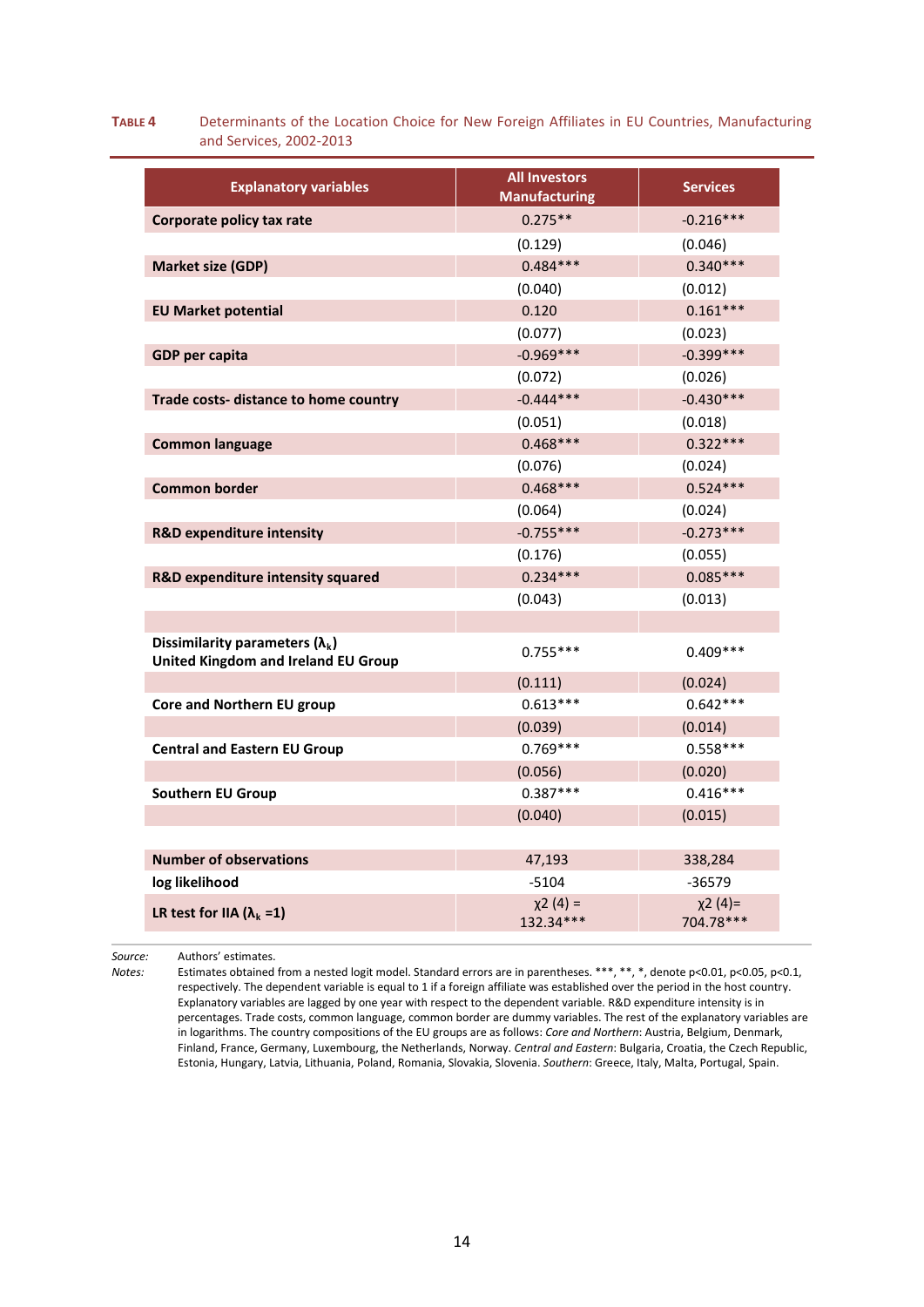#### **TABLE 5** Determinants of the Location Choice for New Foreign Affiliates by EU and non-EU investors in Manufacturing and Services, 2002-2013

| <b>Explanatory variables</b>               | <b>EU Investors</b>      |                           | Non-EU<br><b>Investors</b> |                          |
|--------------------------------------------|--------------------------|---------------------------|----------------------------|--------------------------|
|                                            | <b>Manufacturing</b>     | <b>Services</b>           | <b>Manufacturing</b>       | <b>Services</b>          |
| Corporate tax policy rate                  | $0.430***$               | 0.048                     | 0.035                      | $-0.623***$              |
|                                            | (0.164)                  | (0.059)                   | (0.211)                    | (0.058)                  |
| Market size (GDP)                          | $0.495***$               | $0.351***$                | $0.442***$                 | $0.348***$               |
|                                            | (0.047)                  | (0.015)                   | (0.077)                    | (0.019)                  |
| <b>EU Market potential</b>                 | $-0.326***$              | $-0.278***$               | $0.832***$                 | $0.892***$               |
|                                            | (0.111)                  | (0.036)                   | (0.112)                    | (0.038)                  |
| GDP per capita                             | $-1.086***$              | $-0.516***$               | $-0.601***$                | $0.127**$                |
|                                            | (0.091)                  | (0.032)                   | (0.125)                    | (0.063)                  |
| Trade costs- distance to home country      | $-0.634***$              | $-0.633***$               | 0.234                      | $0.191***$               |
|                                            | (0.059)                  | (0.022)                   | (0.157)                    | (0.048)                  |
| <b>Common language</b>                     | $0.337***$               | $0.256***$                | $0.699***$                 | $0.415***$               |
|                                            | (0.106)                  | (0.035)                   | (0.155)                    | (0.042)                  |
| Common border                              | $0.536***$               | $0.519***$                | $0.354***$                 | $0.766***$               |
|                                            | (0.078)                  | (0.029)                   | (0.130)                    | (0.045)                  |
| R&D expenditure intensity                  | $-0.621***$              | $-0.207***$               | $-1.078***$                | $-0.638***$              |
|                                            | (0.222)                  | (0.074)                   | (0.350)                    | (0.103)                  |
| R&D expenditure intensity squared          | $0.177***$               | $0.040**$                 | $0.349***$                 | $0.210***$               |
|                                            | (0.055)                  | (0.018)                   | (0.081)                    | (0.024)                  |
| Dissimilarity parameters $(\lambda_k)$     |                          |                           |                            |                          |
| <b>United Kingdom and Ireland EU Group</b> | $0.722***$               | $0.541***$                | $0.636***$                 | $0.246***$               |
|                                            | (0.139)                  | (0.038)                   | (0.144)                    | (0.024)                  |
| <b>Core and Northern EU Group</b>          | $0.652***$               | $0.733***$                | $0.488***$                 | $0.479***$               |
|                                            | (0.046)                  | (0.018)                   | (0.072)                    | (0.019)                  |
| <b>Central and Eastern EU Group</b>        | $0.848***$               | $0.665***$                | $0.646***$                 | $0.565***$               |
|                                            | (0.066)                  | (0.025)                   | (0.128)                    | (0.045)                  |
| <b>Southern EU Group</b>                   | $0.444***$               | $0.454***$                | $0.320***$                 | $0.481***$               |
|                                            | (0.053)                  | (0.061)                   | (0.058)                    | (0.026)                  |
|                                            |                          |                           |                            |                          |
| <b>Number of observations</b>              | 30,144                   | 208,884                   | 17,049                     | 129,400                  |
| log likelihood                             | $-3270$                  | $-22982$                  | $-1736$                    | $-12929$                 |
| LR test for IIA ( $\lambda_k = 1$ )        | $x^{2}(4) =$<br>74.38*** | $x^{2}(4) =$<br>335.54*** | $x^{2}(4) =$<br>64.15***   | $x^{2}(4)=$<br>408.80*** |

*Source:* Authors' estimates.

*Notes:* Estimates obtained from a nested logit model. Standard errors are in parentheses. \*\*\*, \*\*, \*, denote p<0.01, p<0.05, p<0.1, respectively. The dependent variable is equal to 1 if a foreign affiliate was established over the period in the host country. Explanatory variables are lagged by one year with respect to the dependent variable. R&D expenditure intensity is in percentages. Trade costs, common language, common border are dummy variables. The rest of the explanatory variables are in logarithms. The country compositions of the EU groups are as follows: *Core and Northern*: Austria, Belgium, Denmark, Finland, France, Germany, Luxembourg, the Netherlands, Norway. *Central and Eastern*: Bulgaria, Croatia, the Czech Republic, Estonia, Hungary, Latvia, Lithuania, Poland, Romania, Slovakia, Slovenia. *Southern*: Greece, Italy, Malta, Portugal, Spain.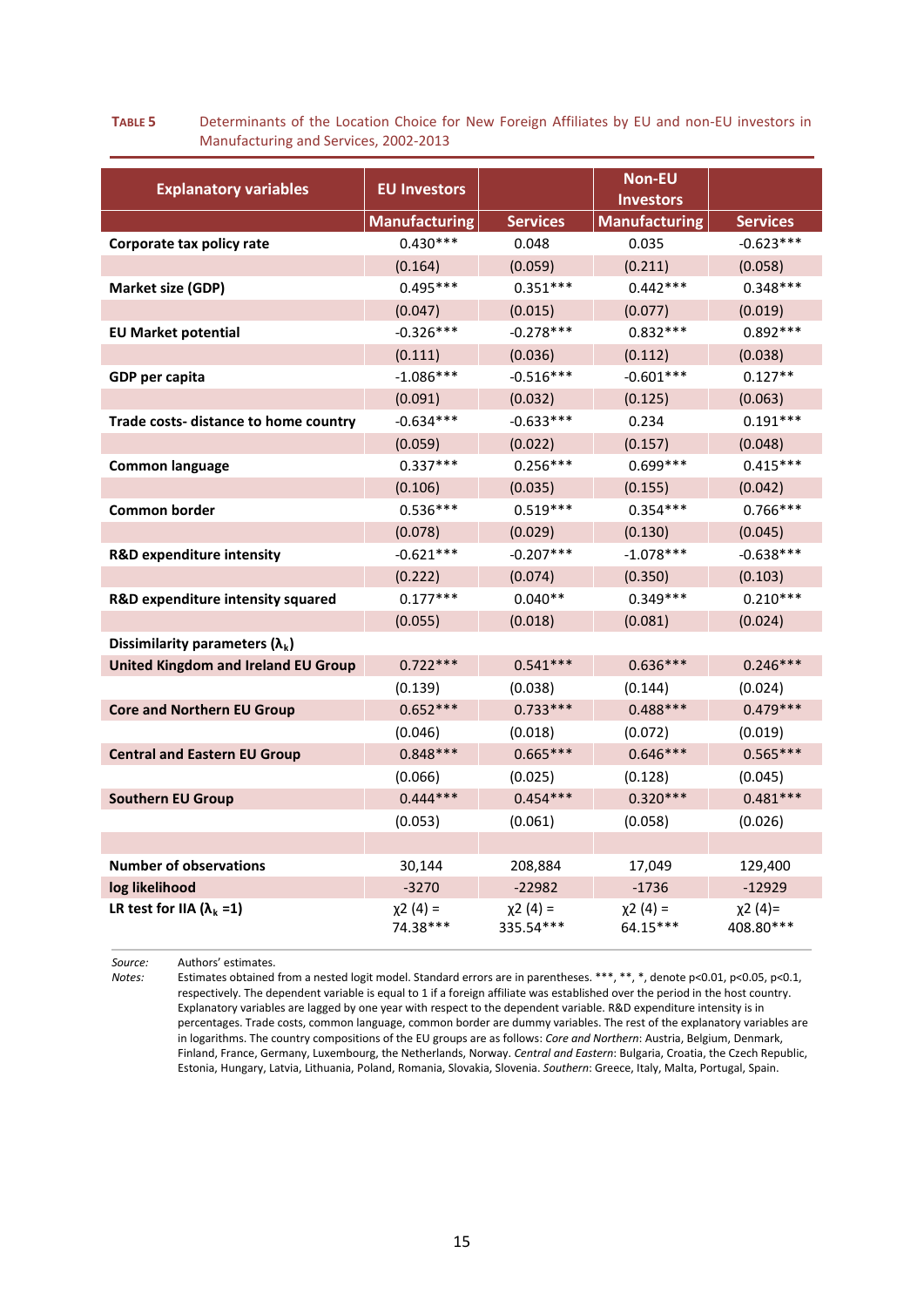We uncover additional heterogeneous effects with respect to the importance of production as well as trade costs. Lower production costs proxied by the GDP per capita attract intra-EU investments in both sectors, while in the case of non-EU investors, this attractiveness factor appears only for investment in manufacturing. Higher levels of GDP per capita increase the attractiveness of EU countries to foreign investment by non-EU investors in services. This result might be related to higher demand for services in countries with a higher level of development.

The dissimilarity parameters indicate that the United Kingdom and Ireland are perceived to be more substitutable locations particularly by investors from non-EU countries and in services.

#### **4 Policy Implications for Ireland**

1

This section analyses policy implications for Ireland's attractiveness to FDI on the basis of the estimates discussed in Section 3.<sup>[13](#page-16-0)</sup>

As shown in Table 6, the sensitivity of EU countries' attractiveness to FDI to changes in corporate tax rates is the highest for Southern EU countries. Ireland appears to be the 9th most sensitive among EU countries when all FDI projects are considered. Assuming all other factors would remain unchanged, a one percentage point increase in Ireland's statutory tax rate (from 12.5 per cent to 13.5 per cent) would be associated with a reduction of its chance to be chosen as a location for new FDI projects by 0.4 per cent.

The sensitivity of Ireland's attractiveness to changes in corporate tax rates appears to be the highest with respect to FDI from non-EU countries and for FDI in services. With everything else unchanged, an increase by one percentage point in Ireland's statutory corporate tax rate would reduce the location probability for investment from non-EU countries by 4.6 per cent, the highest among EU countries, and by 1.2 per cent in the case of FDI in services.

<span id="page-16-0"></span><sup>&</sup>lt;sup>13</sup> The calculation of the elasticities of location probabilities are based on Greene (2000) and Wen and Koppelman (2001). Details are given in Table A2 in the Appendix.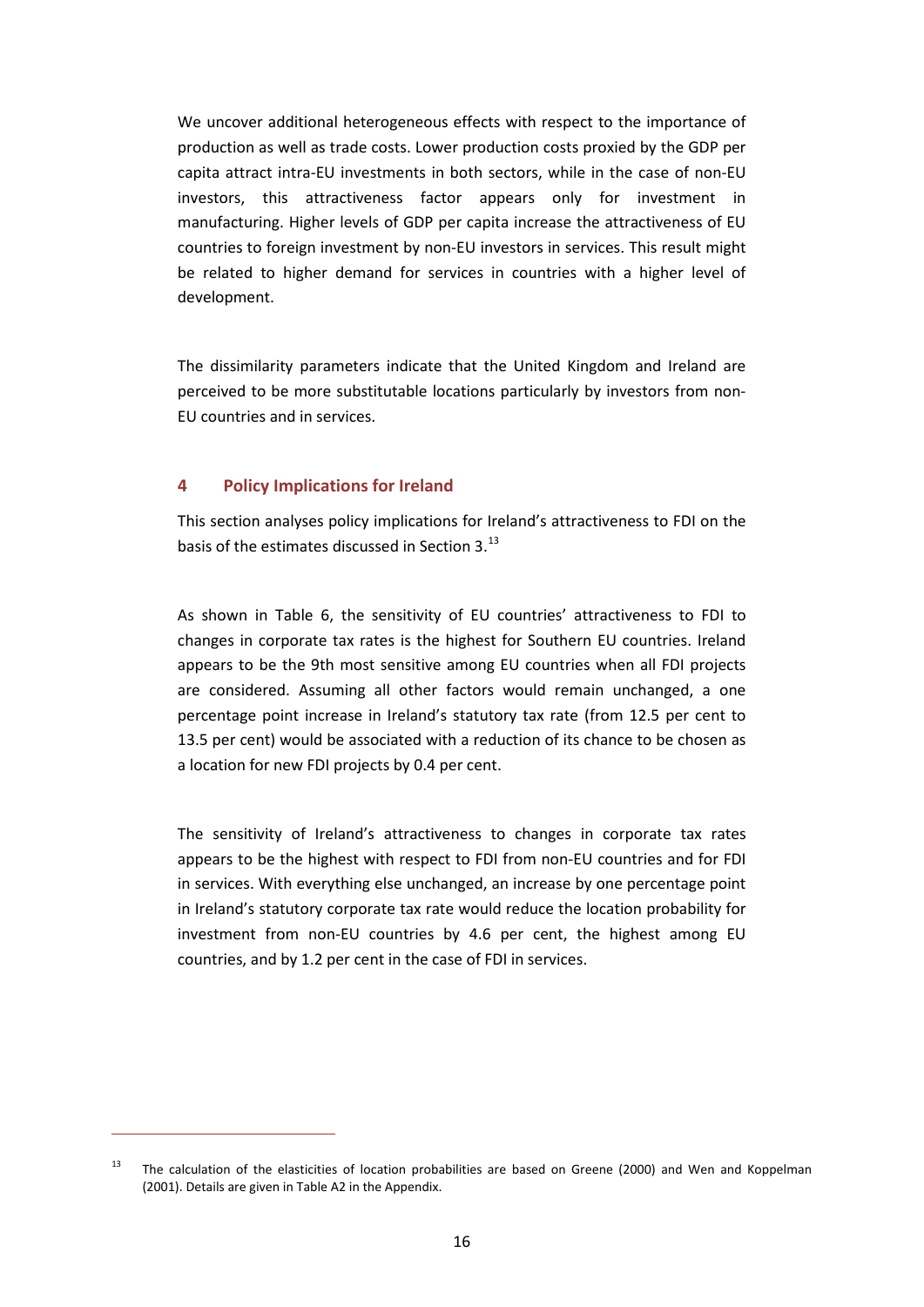| <b>Countries</b>      | <b>All FDI</b><br>projects | <b>EU investors</b> | <b>Non-EU</b><br>investors | <b>Manufacturing</b> | <b>Services</b> |
|-----------------------|----------------------------|---------------------|----------------------------|----------------------|-----------------|
| <b>Malta</b>          | $-0.7222$                  | 1.1776              | $-4.2349$                  | 2.5046               | $-1.8304$       |
| Greece                | $-0.6439$                  | 1.0452              | $-3.7601$                  | 2.2163               | $-1.6223$       |
| Portugal              | $-0.6222$                  | 1.0178              | $-3.6748$                  | 2.1609               | $-1.5801$       |
| Spain                 | $-0.5811$                  | 0.9637              | $-3.4696$                  | 2.0197               | $-1.4863$       |
| <b>Italy</b>          | $-0.4700$                  | 0.5876              | $-2.7894$                  | 1.6452               | $-1.2240$       |
| Slovenia              | $-0.4659$                  | 0.7160              | $-3.1061$                  | 1.0953               | $-1.1802$       |
| <b>Estonia</b>        | $-0.4643$                  | 0.7088              | $-3.0884$                  | 1.0860               | $-1.1720$       |
| <b>Czech Republic</b> | $-0.4543$                  | 0.7068              | $-3.0532$                  | 1.0835               | $-1.1594$       |
| <b>Ireland</b>        | $-0.4447$                  | 0.6506              | $-4.5753$                  | 0.8971               | $-1.2386$       |
| Croatia               | $-0.4405$                  | 0.6774              | $-2.9432$                  | 1.0378               | $-1.1168$       |
| Luxembourg            | $-0.4391$                  | 0.7067              | $-3.8482$                  | 1.5175               | $-1.1327$       |
| Slovakia              | $-0.4316$                  | 0.6703              | $-2.8953$                  | 1.0264               | $-1.1025$       |
| <b>Norway</b>         | $-0.4264$                  | 0.6803              | $-3.7068$                  | 1.4645               | $-1.0924$       |
| <b>Belgium</b>        | $-0.4209$                  | 0.6973              | $-3.6524$                  | 1.4858               | $-1.0971$       |
| <b>Denmark</b>        | $-0.4177$                  | 0.6716              | $-3.6464$                  | 1.4419               | $-1.0747$       |
| <b>Finland</b>        | $-0.4126$                  | 0.6641              | $-3.5909$                  | 1.4175               | $-1.0627$       |
| Lithuania             | $-0.4102$                  | 0.6272              | $-2.7303$                  | 0.9616               | $-1.0362$       |
| <b>Hungary</b>        | $-0.4069$                  | 0.6305              | $-2.7291$                  | 0.9677               | $-1.0364$       |
| <b>Austria</b>        | $-0.4067$                  | 0.6550              | $-3.5218$                  | 1.4063               | $-1.0433$       |
| <b>Netherlands</b>    | $-0.4059$                  | 0.6643              | $-3.5197$                  | 1.4231               | $-1.0494$       |
| Latvia                | $-0.4042$                  | 0.6173              | $-2.6890$                  | 0.9469               | $-1.0205$       |
| Romania               | $-0.3944$                  | 0.5985              | $-2.6255$                  | 0.9126               | $-0.9945$       |
| <b>France</b>         | $-0.3855$                  | 0.6329              | $-3.2651$                  | 1.3238               | $-0.9886$       |
| Poland                | $-0.3821$                  | 0.5965              | $-2.5911$                  | 0.9159               | $-0.9819$       |
| Germany               | $-0.3577$                  | 0.6018              | $-2.9811$                  | 1.2081               | $-0.9237$       |
| <b>Bulgaria</b>       | $-0.3433$                  | 0.5274              | $-2.2986$                  | 0.8061               | $-0.8715$       |
| <b>United Kingdom</b> | $-0.2776$                  | 0.5089              | $-2.0170$                  | 0.8687               | $-0.7475$       |

**TABLE 6** Elasticities of Location Probabilities with respect to Countries' Own Corporate Tax Rate

**Source:** Authors' estimates.<br> **Note:** Elasticities of location

*Note:* Elasticities of location probabilities are computed at the country-specific sample means.

Measures to make the UK's corporate tax rate more competitive have been already announced in the Summer Budget in July 2015. Thus, the corporation tax rate will be reduced to 19 per cent from 1 April 2017 and 18 per cent from 1 April 2020. Our results indicate that a reduction by one percentage point of the corporate tax rate in the UK (from 20 per cent to 19 per cent) would reduce Ireland's attractiveness to FDI on average by 0.3 per cent. In this scenario, Ireland's probability of being chosen as location for FDI projects would decline by 4.3 per cent in the case of investors from non-EU countries and by 0.9 per cent in the case of FDI in services.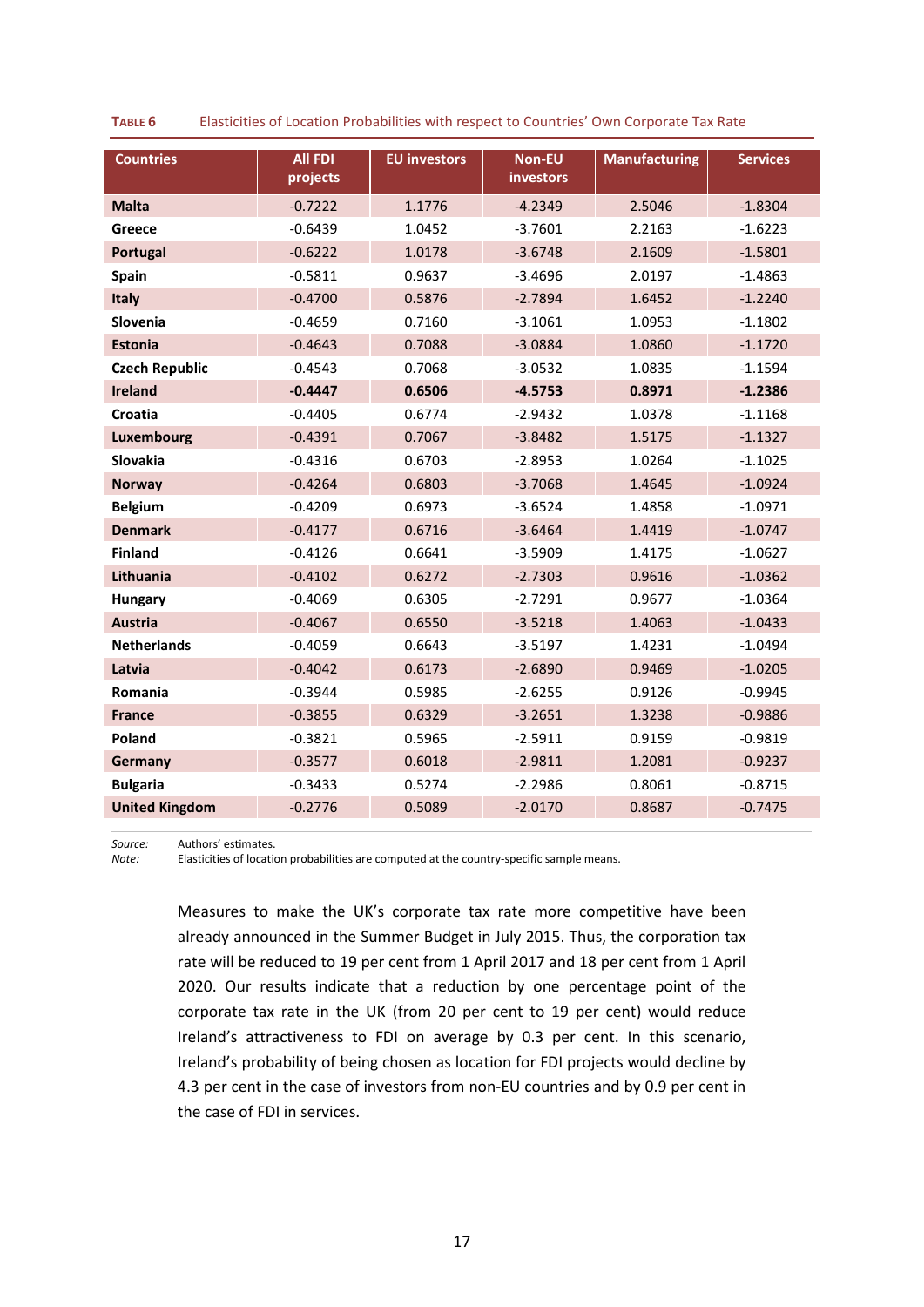Taken together, these research results indicate that a competitive corporate tax rate is an important factor for attracting FDI to Ireland, especially from countries outside the EU.

From a policy perspective, in the context of increased international tax competition, policies aimed at maintaining cost competitiveness and fostering further R&D investment would be beneficial for Ireland's attractiveness to FDI.

#### **5 Summary and Conclusion**

The results of this analysis indicate that, consistent with international evidence, on average, lower corporate tax rates increase the attractiveness of countries to FDI. However, other location characteristics matter too. Location characteristics that increase the attractiveness of EU countries to FDI over and above the effect of the corporate tax rate include market size, access to the European Single Market, speaking the same language, being neighbours, and having low production costs. We uncover a non-linear effect of R&D intensity on the FDI location choices. On the one hand, multinational firms tend to locate in countries with lower technological development where they benefit from low production costs or market size. However, countries with higher levels of technology development are also attractive to FDI, the attractiveness factor in this case being sourcing advanced research and technologies.

The results also indicate that the effect of corporate taxation on the attractiveness of countries to FDI varies depending on economic sectors. It appears that lower corporate tax rates increase the attractiveness of EU countries to FDI in services while FDI in manufacturing are more likely to locate in larger countries such as Germany and France which tend to have higher corporate tax rates.

This analysis also shows that given the groups of EU countries considered, EU and non-EU investors value location characteristics differently. While FDI by non-EU investors is more likely in countries with lower corporate tax rates, intra-EU investments are more likely to locate in EU countries with higher corporate taxes where they benefit from local advantages such as low production costs and market size. Our results indicate that EU investors are seeking low cost locations in other EU countries, while investors from outside the EU are attracted by the possibility of getting access to the European Single Market.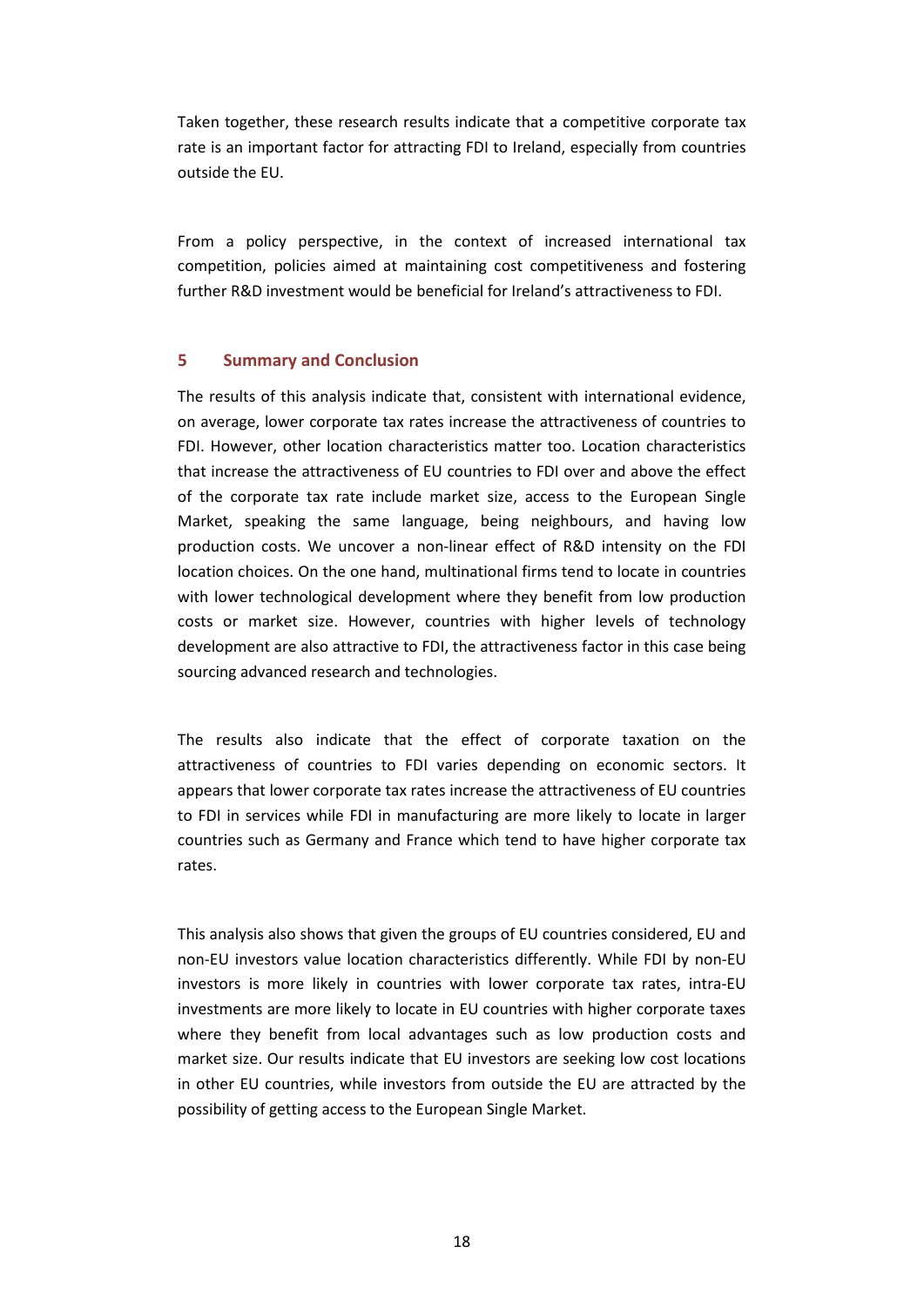This analysis finds that Ireland and the UK are perceived to be similar as alternative locations for FDI in particular by investors from outside the EU and in services. This result suggests that a possible redirection of FDI from the UK to Ireland would be more likely in the service sector and by investors from outside the EU.

A higher corporate tax rate would reduce Ireland's attractiveness to FDI particularly by investors from outside the EU and in services. The sensitivity of Ireland's attractiveness to FDI by investors from outside the EU is the highest among EU countries. Our results indicate that, with all other factors unchanged, an increase in Ireland's statutory corporate tax rate by one percentage point (from 12.5 per cent to 13.5 per cent) would be associated with a reduction of its probability of being chosen as a location for FDI projects from countries outside the EU by 4.6 per cent.

A more competitive corporate tax rate in the UK would reduce the attractiveness of Ireland particularly for FDI from non-EU countries. With everything else unchanged, a reduction of the UK's corporate tax rate by one percentage point (from 20 per cent to 19 per cent) would reduce Ireland's attractiveness to new FDI projects from non-EU countries by 4.3 per cent.

Taken together, our research results indicate that a competitive tax rate is a significant factor for attracting FDI to Ireland especially by investors from outside the EU.

In the context of increased international tax competition, policies aimed at maintaining cost competitiveness and enabling further R&D investment would be particularly beneficial for continuing to attract FDI to Ireland.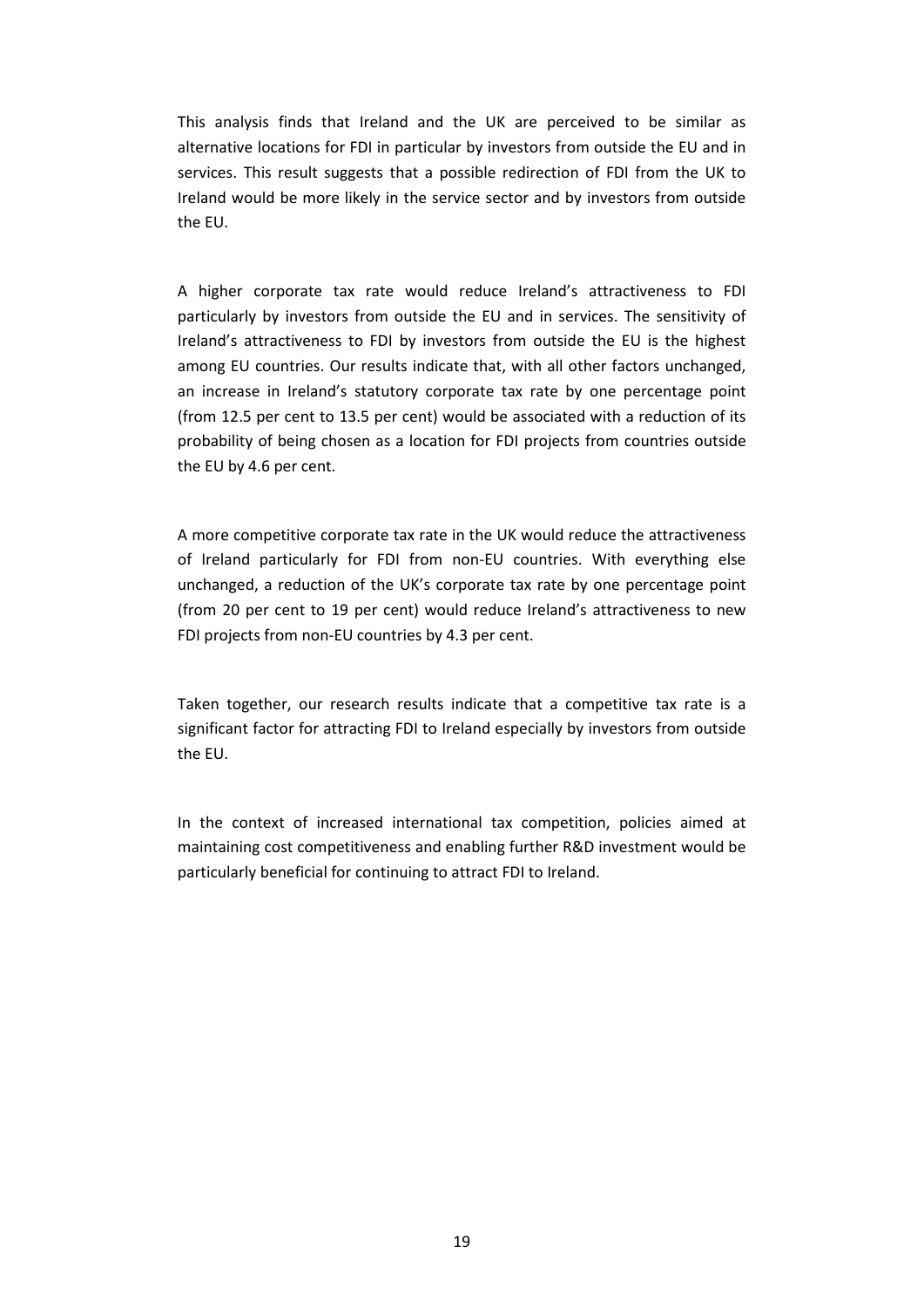#### **References**

- Barrett, A., A. Bergin, J. FitzGerald, D. Lambert, D. McCoy, E. Morgenroth, I. Siedschlag, Z. Studnicka (2015). 'Scoping the Possible Economic Implications of Brexit on Ireland', ESRI Research series No. 48.
- Barrios, S., H. Huizinga, L. Laeven, and G. Nicodeme (2012). 'International taxation and multinational firm location decisions', *Journal of Public Economics*, 96(11): 946-958.
- Crozet, M., T. Mayer, and J. L. Mucchielli (2004). 'How do firms agglomerate? A study of FDI in France', *Regional Science and Urban Economics*, 34(1): 27-54.
- Davies, R. B. and N. Killeen (2015). 'Location decisions of non-bank financial foreign direct investment: Firm-level evidence from Europe', UCD Working Paper No. 2015/26.
- de Mooij, R. and S. Ederveen (2003). 'Taxation and foreign direct investment: A synthesis of empirical research', *International Tax and Public Finance*, 10: 673-693.
- de Mooij, R. and S. Ederveen (2008). 'Corporate tax elasticities: A reader's guide to empirical findings', *Oxford Review of Economic Policy*, 24(4): 680-697.
- Devereux, M. P. and R. Griffith (1998). 'Taxes and the location of production: evidence from a panel of US multinationals', *Journal of Public Economics* 68: 335-367.
- Devereux, M., R. Griffith, H. Simpson (2007). 'Firm location decisions, regional grants and agglomeration externalities', Journal of Public Economics, 91 (3-4): 413-435.
- Fontagné, L. and T. Mayer (2005). 'Determinants of location choices by multinational firms: A review of the current state of knowledge', *Applied Economic Quarterly* 51: 9-34.
- Greene, W.H. (2000). *Econometric Analysis*, 4<sup>th</sup> Edition, New Jersey, Prentice Hall International, Inc.
- Head, K. and T. Mayer (2004). 'Market potential and the location of Japanese investment in the European Union, *Review of Economics and Statistics*, 86(2): 959-972.
- Hensher D.A., J. M. Rose, W.H. Greene (2005). *Applied Choice Analysis*, Cambridge University Press.
- Iwasa, T., H. Odagiri (2004). 'Overseas R&D, knowledge sourcing, and patenting: An empirical study of Japanese R&D investment in the US', *Research Policy*, 33: 807-828.
- Lawless, M., D. McCoy, E. Morgenroth, and C. O'Toole (2014). *The Importance of Corporation Tax Policy in the Location Choice of Multinational Firms.* Dublin: Department of Finance.
- Markusen, J. (2002). *Multinational Firms and the Theory of International Trade*, MIT Press, Cambridge and London.
- McFadden, D. (1974). 'Conditional Logit Analysis of Qualitative Choice Behaviour', in P. Zarembka (ed.) *Frontiers in Econometrics*, 105-142, New York: Academic Press.
- McFadden, D. (1984). 'Econometric analysis of qualitative response models', in Griliches, Z., Intriligator, M. D. (eds.). *Handbook of Economics* vol. II, Elsevier Science Publishers BV.
- Pollak, R. A., T. J. Wales (1991). 'The likelihood dominance criterion: A new approach to model selection', *Journal of Econometrics*, 47(2-3): 227-242.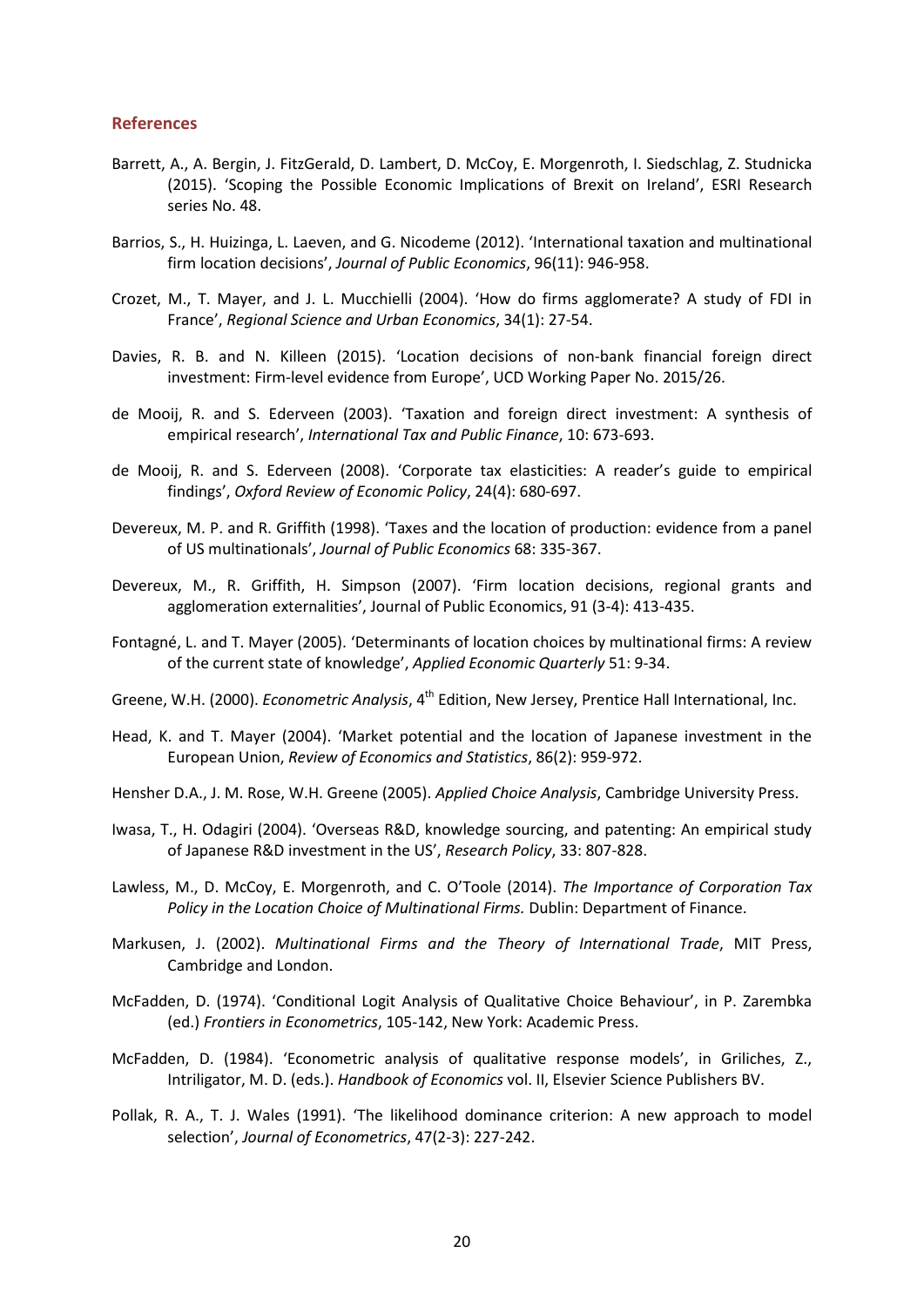- Schmidheiny, K. and M. Brϋlhart (2011). 'On the equivalence of location choice models: Conditional logit, nested logit and Poisson', *Journal of Urban Economics*, 69: 214-222.
- Siedschlag, I., D. Smith, C. Turcu, and X. Zhang (2013a), 'What determines the location choice of R&D activities by multinational firms?', *Research Policy*, 42: 1420-1430.
- Siedschlag, I., X. Zhang, and D. Smith (2013b), 'What determines the location choice of multinational firms in the information and communication technologies sector?', *Economics of Innovation and New Technology*, 22(6): 581-600.
- Von Zedtwitz, M., O. Gassmann (2002). 'Market versus technology drive in R&D internationalization: four different patterns of managing research and development', *Research Policy* 31(4): 569- 588.
- Wen, C., F. S. Koppelman (2001). 'The generalized nested logit model', *Transportation Research,* 35: 627-641.